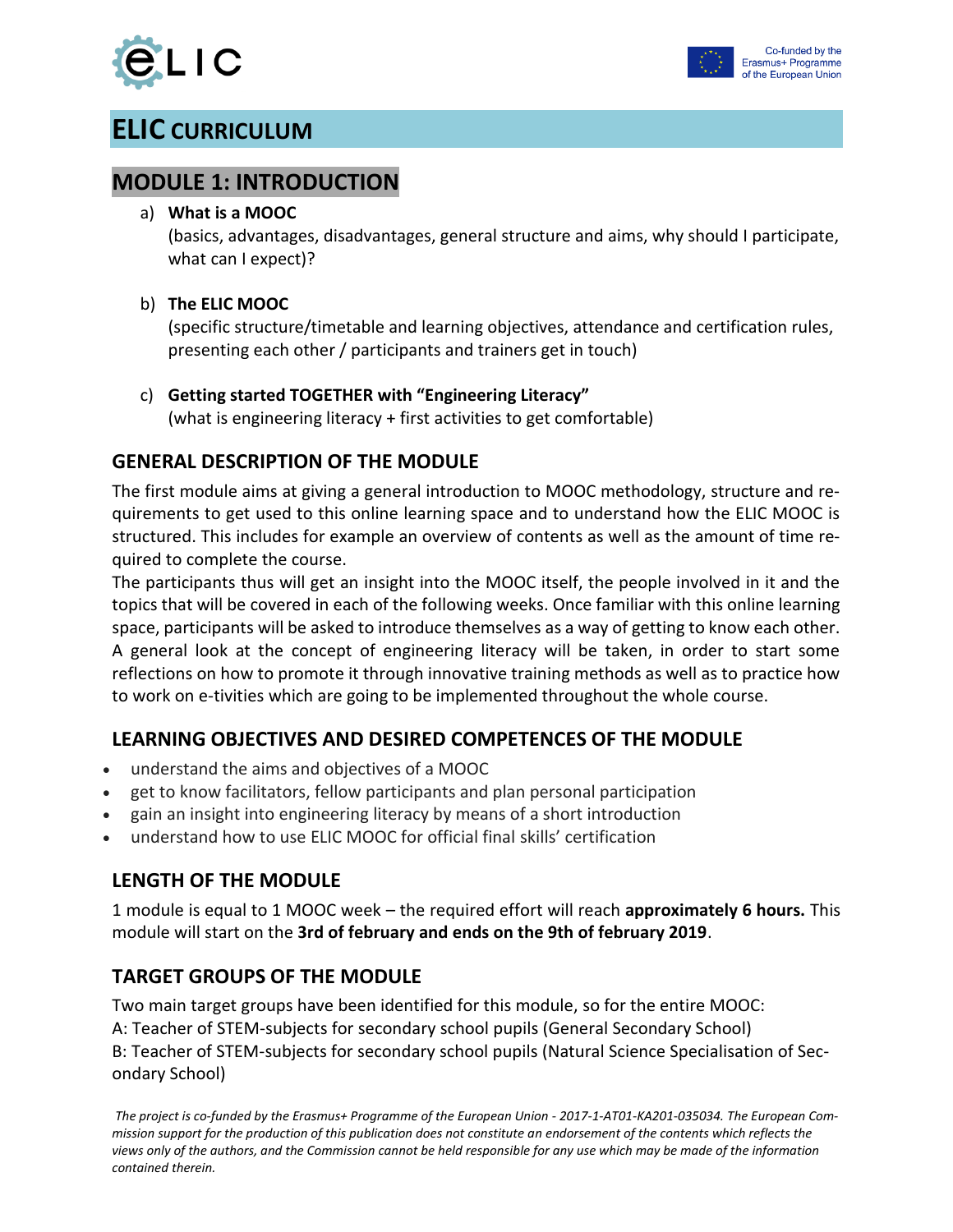



With the selected target groups and the didactical approach applied, the ELIC project makes sure that secondary school teacher will be equipped with the adequate tools to present engineering topics in classes in an appealing way to students while acting as multipliers and increasing the interest of engineering topics among the secondary target group of pupils.

#### **PRE-REQUISITES FOR THE MODULE**

• Interdisciplinary thinking

• Well-founded knowledge in at least one of the following STEM subjects (European Qualification Framework (EQF)-Level 6-8:

| - Mathematics | - Computer Sciences  |
|---------------|----------------------|
| - Physics     | - Biochemistry       |
| - Chemistry   | - Mechanics          |
| - Biology     | - Electronics        |
| - Informatics | - Software           |
| - Technology  | - Renewable Energies |

- Teaching skills for STEM topics
- Interest in broadening knowledge and skills

#### **TEACHING AND LEARNING CONCEPT OF THE MODULE**

Different types of online teaching and learning channels were defined. They will be available in the MOOC and are explained below:

Quizzes – Checking the learning objectives through games or mind sports Video tutorials – Transferring the content of the module through videos

#### **DETAILED INFORMATION ON THE TOPICS**

|                            | What is a MOOC?                                                                                                                                                                                                                        |
|----------------------------|----------------------------------------------------------------------------------------------------------------------------------------------------------------------------------------------------------------------------------------|
| <b>LENGTH OF THE TOPIC</b> | 2 hours                                                                                                                                                                                                                                |
| <b>LEARNING CONTENTS</b>   | Basic definition of a MOOC<br>What are the advantages & disadvantages of a MOOC<br>general structure, aims and rules<br>why should I participate                                                                                       |
|                            | what can I expect                                                                                                                                                                                                                      |
| <b>TEACHING METHODS</b>    | As this module is about introducing the general use and objec-<br>tives of a MOOC, participants should become interested and<br>"warum-up". The methodology is made up of videos and daily<br>postings as well as additional readings. |
| <b>OUTCOME</b>             | After working on this topic, the participants should:<br>be able to explain what a MOOC is                                                                                                                                             |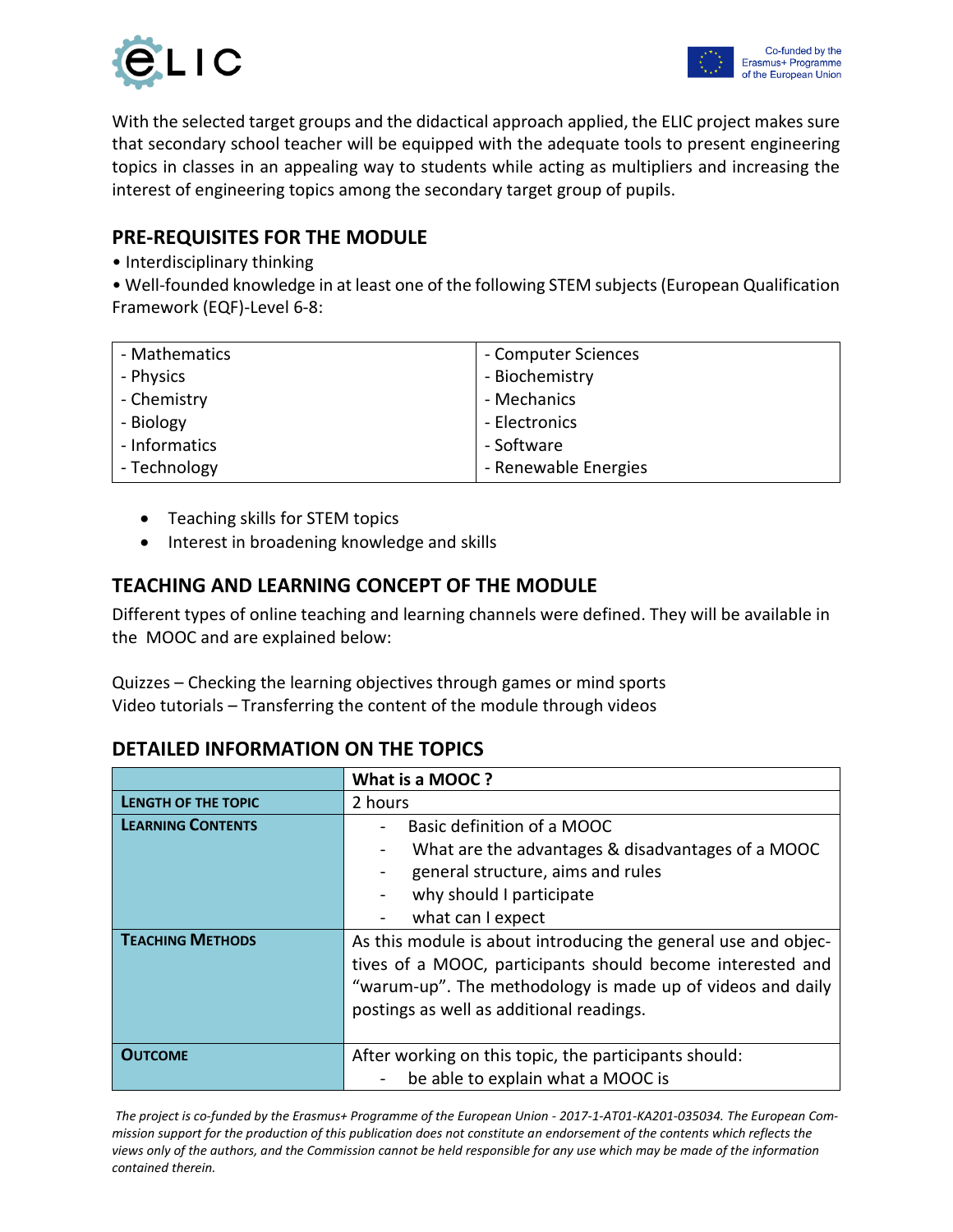



| understand the aims and objectives of a MOOC<br>$\sim$                  |
|-------------------------------------------------------------------------|
| understand the advantages and disadvantages of learn-<br>$\blacksquare$ |
| ing in a MOOC                                                           |
| understand the approach of obtaining skills in a MOOC<br>$\sim$         |
| be able to participate in the following modules (having<br>$\sim$       |
| rules and standards)                                                    |
|                                                                         |

| <b>TOPIC</b>               | The ELIC MOOC                                                                                                                                                                                                                                                                                                                                                                                                                                                |
|----------------------------|--------------------------------------------------------------------------------------------------------------------------------------------------------------------------------------------------------------------------------------------------------------------------------------------------------------------------------------------------------------------------------------------------------------------------------------------------------------|
| <b>LENGTH OF THE TOPIC</b> | 4 hours                                                                                                                                                                                                                                                                                                                                                                                                                                                      |
| <b>LEARNING CONTENTS</b>   | short introduction to the project (ELIC video)<br>$\bullet$<br>specific structure/timetable and ELIC materials<br>$\bullet$<br>learning objectives to each module<br>$\bullet$<br>attendance and certification rules<br>presenting each other / participants and trainers/mod-<br>erators/facilitators get in touch                                                                                                                                          |
| <b>TEACHING METHODS</b>    | Quizzes<br><b>Field</b><br>Video<br><b>Exercise</b><br>tutorials<br>The ELIC<br><b>MOOC</b><br>Case<br><b>Tutorial for</b><br><b>Studies</b><br><b>Exercises</b><br>Simulation                                                                                                                                                                                                                                                                               |
| <b>OUTCOME</b>             | After working on this topic, the MOOC participants should:<br>know the aims and objective of the ELIC project in gen-<br>eral as well as of the ELIC MOOC<br>know each module's content and structure including<br>timetable<br>be in touch with the involved trainers, moderators and<br>facilitators and some of the participants<br>be interested in participating because of the fitting ob-<br>$\bullet$<br>jectives and clear understandable structure |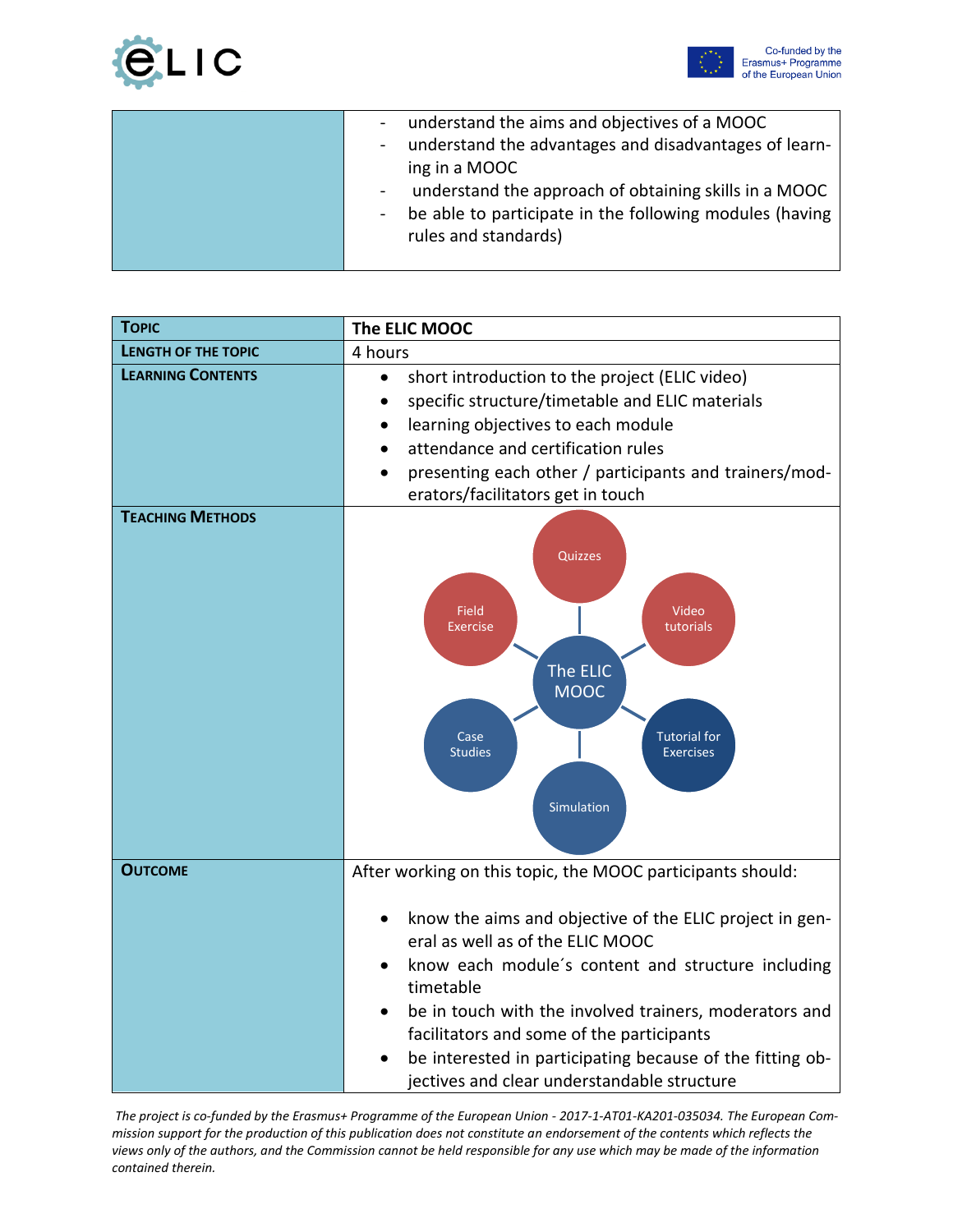



| • be able to clarify self-motivation                   |
|--------------------------------------------------------|
| • be able to understand the approach for obtaining the |
| <b>ELIC</b> certification                              |
| be able to plan a personal timetable approach.         |

| <b>TOPIC</b>               | Getting started TOGETHER with "ENGINEERING LITERACY"                                                                                                                                                                                                                                                  |
|----------------------------|-------------------------------------------------------------------------------------------------------------------------------------------------------------------------------------------------------------------------------------------------------------------------------------------------------|
| <b>LENGTH OF THE TOPIC</b> | 2 hours                                                                                                                                                                                                                                                                                               |
| <b>LEARNING CONTENTS</b>   | What is engineering literacy? How is it defined?<br>Why is it important to foster engineering literacy in sec-<br>ondary schools?                                                                                                                                                                     |
| <b>TEACHING METHODS</b>    | Quizzes<br>Field<br>Video<br><b>Exercise</b><br>tutorials<br>Engineering<br>Literacy<br><b>Tutorial</b><br>Case<br>for<br><b>Studies</b><br><b>Exercises</b><br>Simulation                                                                                                                            |
| <b>OUTCOME</b>             | After working on this topic, the participants should be able:<br>to broadly understand the term Engineering Literacy<br>to network with other participants and identify<br>commonalities in their training ativities<br>identify potential areas where<br>promote<br>to<br>to<br>engineering literacy |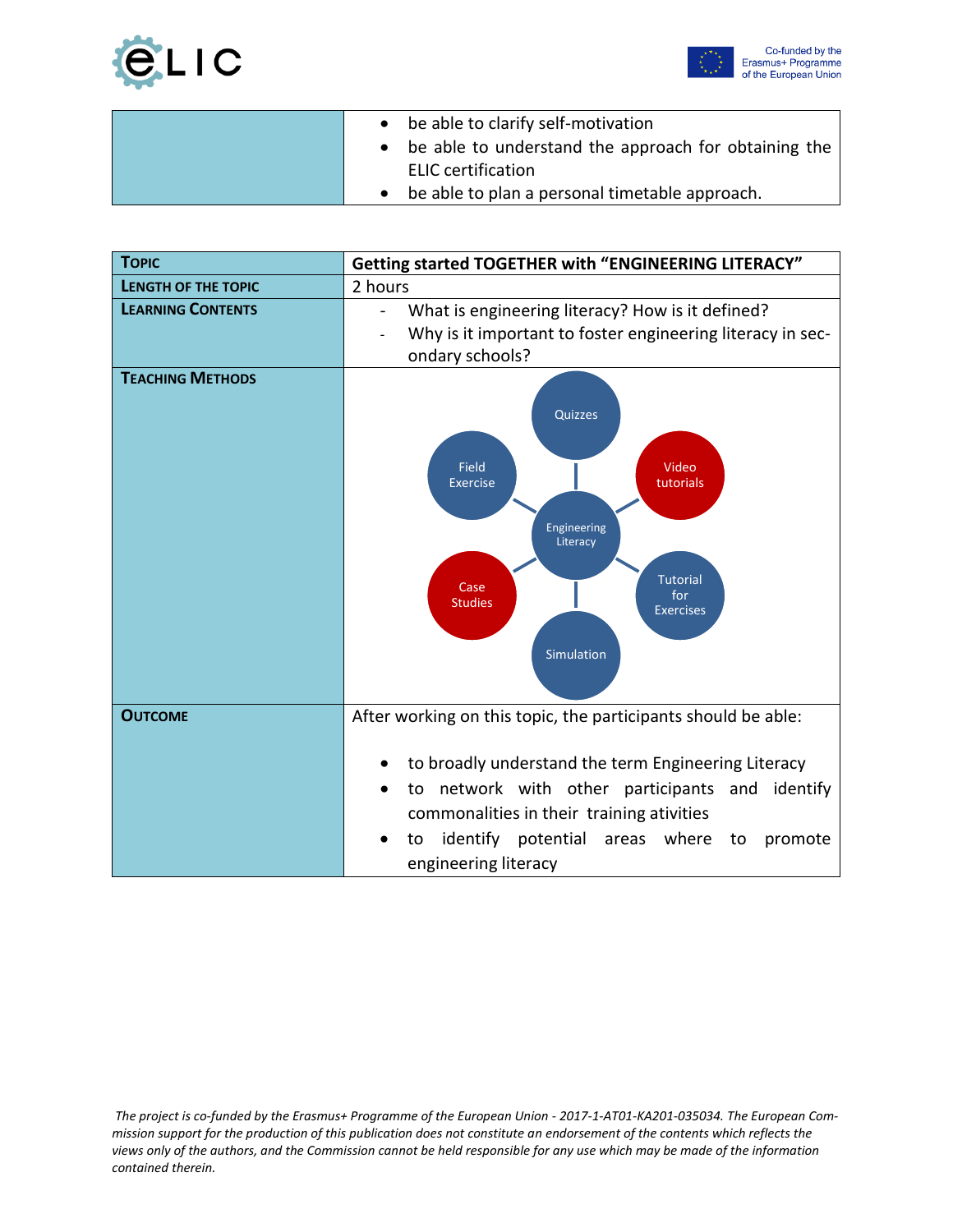

## **MODULE 2: BATTERY & LIGHT SYSTEMS**

- a) Battery Systems
- b) Light Systems

## **GENERAL DESCRIPTION OF THE MODULE**

Reference to ELIC Skill Card: ELIC.U2.E1 and ELIC.U2.E1 and

The goal of the module 2 is to introduce the teachers to how headlamps and rear lamps are used in cars and to provide a system engineering understanding which allows teachers to assign experiments at school and content learned at school to specific Automotive functionalities. Another goal of this module is to introduce the teachers to how the battery systems are implemented into modern vehicles. It should provide an overall understanding of how the field of knowledge from various science areas can be applied to modern vehicle battery systems.

## **LEARNING OBJECTIVES AND DESIRED COMPETENCES OF THE MODULE**

The aim of the module is to introduce the teachers to some very current engineering topics and to give them a hint on how they can be introduced to the set teaching curriculum, combining the content with the required standard of STEM-subjects. The teachers should understand the basic functionalities behind the technologies and forge their own opinion regarding these topics. Therefore, the learning objectives are:

- Knowing, understanding and teaching the basics of Battery systems
- Knowing, understanding and teaching the basics of Lighting systems

Reference to ELIC Skill Card: Performance Criteria

ELIC.U2.E1.PC1 Understanding the system engineering concept of the Lithium Ion battery system in cars.

ELIC.U2.E1.PC2 Knowing how physics experiments and knowledge taught in schools can be mapped onto the battery system.

ELIC.U2.E1.PC3 Knowing how chemistry experiments and knowledge taught in schools can be mapped onto the battery system.

ELIC.U2.E1.PC4 Knowing how mathematics taught in schools can be mapped onto the battery system.

ELIC.U2.E1.PC5 Knowing how informatics taught in schools can be mapped onto the battery system.

ELIC.U2.E1.PC6 Knowing how biology and environmental issues taught in schools can be mapped onto the battery system.

ELIC.U2.E1.PC7 Knowing how ethics taught in schools can be mapped onto the battery system.

#### **LENGTH OF THE MODULE**

1 module is equal to 1 MOOC week – so the length of the module will be 1 week.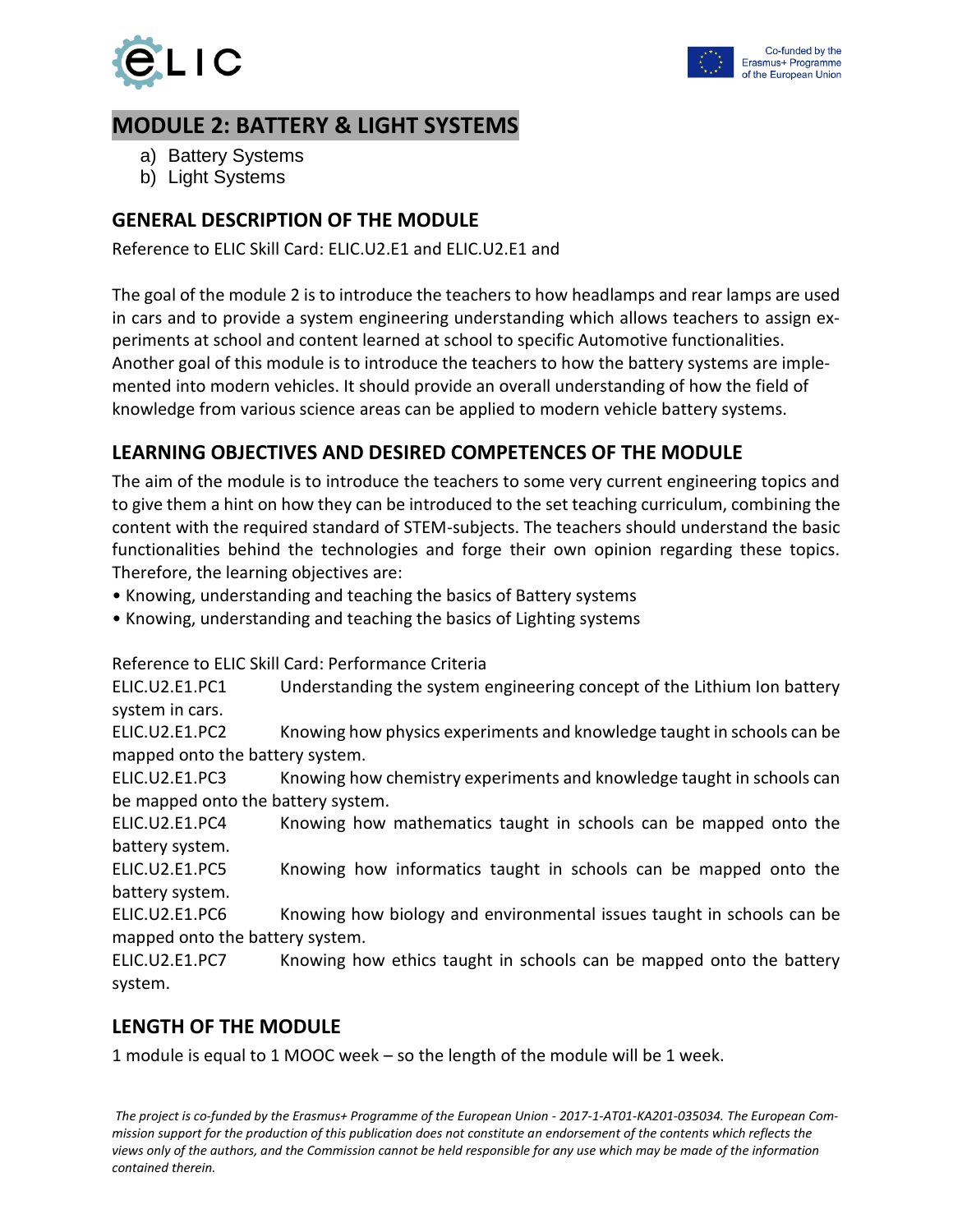



#### **TARGET GROUPS OF THE MODULE**

Two main target groups could be identified for this module:

A: Teacher of STEM-subjects for secondary school pupils (General Secondary School) B: Teacher of STEM-subjects for secondary school pupils (Natural Science Specialisation of Secondary School) With the selected target groups and the didactical approach applied, the ELIC project makes sure that secondary school teacher will be equipped with the adequate tools to present engineering topics in classes in an appealing way to students while acting as multipliers and increasing the interest of engineering topics among the secondary target group of pupils.

#### **PRE-REQUISITES FOR THE MODULE**

Well-founded knowledge in STEM subjects (European Qualification Framework (EQF)-Lev-el 6-8:

- **Mathematics**
- Physics
- **Chemistry**
- **Biology**
- **Informatics**
- **Technology**
- Computer Sciences
- Bio-chemistry
- Mechanics

#### **TEACHING AND LEARNING CONCEPT OF THE MODULE**

| <b>TOPIC</b>               | Overview of battery systems and their elements                               |
|----------------------------|------------------------------------------------------------------------------|
| <b>LENGTH OF THE TOPIC</b> | 4 hours                                                                      |
| <b>LEARNING CONTENTS</b>   | . History of implementation of battery systems into vehicles                 |
|                            | · Basic terms, basic concepts                                                |
|                            | . Overview of different battery types and their properties                   |
|                            | •Most common types of battery types used in automotive                       |
|                            | applications                                                                 |
|                            | $\triangleright$ Transferring that system concept knowledge to the different |
|                            | STEM courses taught in school.                                               |
| <b>TEACHING METHODS</b>    |                                                                              |
| <b>OUTCOME</b>             | • After working on this topic, the teacher should be able:                   |
|                            | • Explain the history of usage of batteries in vehicles                      |

#### **DETAILED INFORMATION ON THE TOPICS**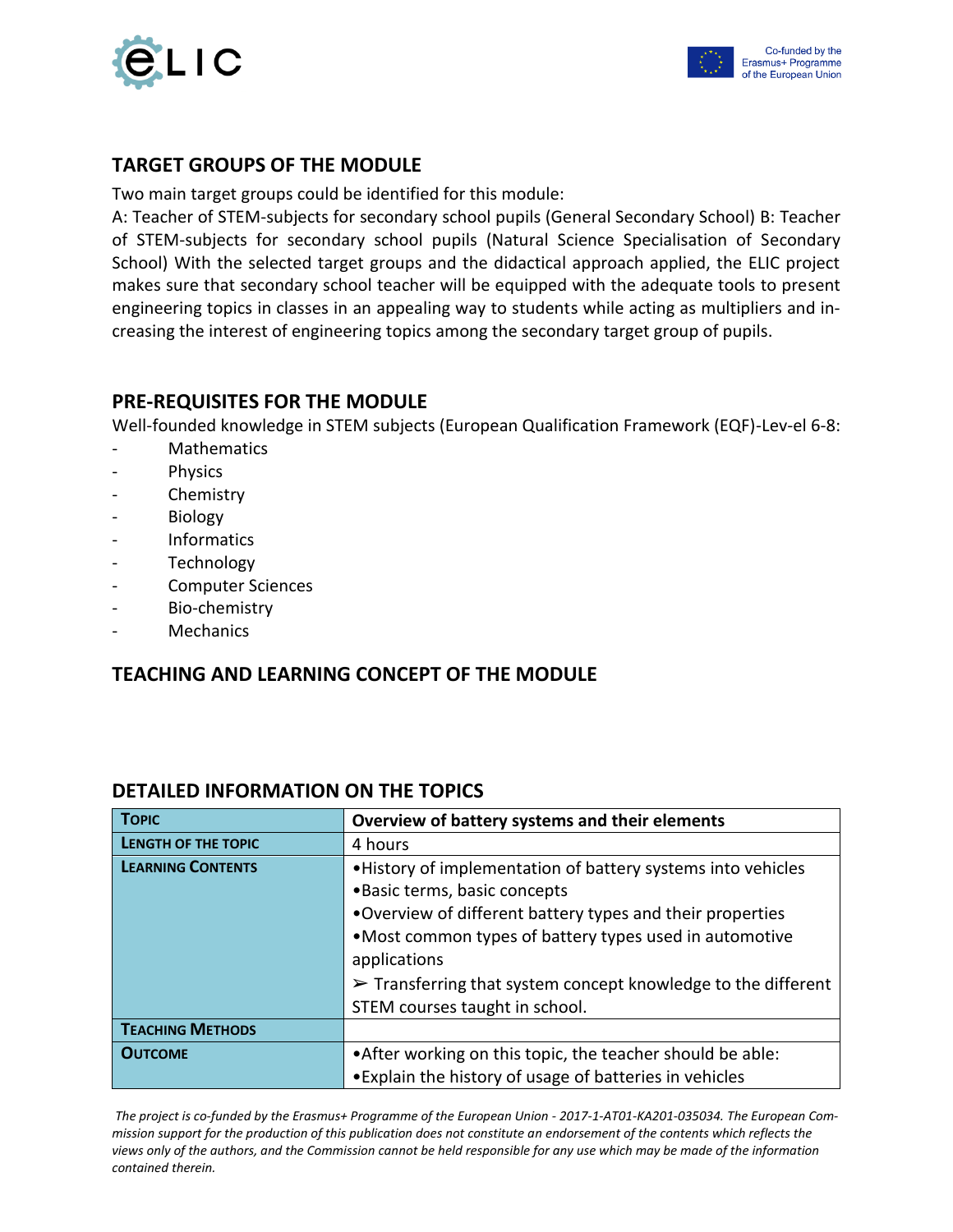



| • Explain the basic functional concepts of batteries used in vehi- |
|--------------------------------------------------------------------|
| cle applications                                                   |
| • Explain the chemical concepts of various battery types           |
|                                                                    |
| •Knowing how: Chemistry, Biology and Environmental issues,         |
| Physics, Technology taught in schools can be mapped onto bat-      |
| tery systems.                                                      |

| <b>TOPIC</b>               | Overview of battery systems and their elements 2                             |
|----------------------------|------------------------------------------------------------------------------|
| <b>LENGTH OF THE TOPIC</b> | 4 hours                                                                      |
| <b>LEARNING CONTENTS</b>   | •Battery management systems                                                  |
|                            | •Communication protocols within the BMS and with other                       |
|                            | vehicle systems                                                              |
|                            | • Protection of battery cells                                                |
|                            | •Failure modes                                                               |
|                            |                                                                              |
|                            | $\triangleright$ Transferring that system concept knowledge to the different |
|                            | STEM courses taught in school.                                               |
| <b>TEACHING METHODS</b>    |                                                                              |
| <b>OUTCOME</b>             | • After working on this topic, the teacher should be able:                   |
|                            | • Explain the concepts of battery management systems                         |
|                            | • Explain common communication protocols                                     |
|                            | • Explain basics of protection of vehicle battery systems                    |
|                            |                                                                              |
|                            | •Knowing how:                                                                |
|                            | -Informatics, Physics, Mathematics, Technology<br>taught<br>$\mathsf{In}$    |
|                            | schools can be mapped onto battery systems.                                  |

| <b>TOPIC</b>             | Overview of battery systems and their elements 3                             |
|--------------------------|------------------------------------------------------------------------------|
| LENGTH OF THE TOPIC      | 2 hours                                                                      |
| <b>LEARNING CONTENTS</b> | •Testing vehicle battery systems                                             |
|                          | •Storage and disposal of batteries                                           |
|                          | $\bullet$ Safety                                                             |
|                          |                                                                              |
|                          |                                                                              |
|                          | $\triangleright$ Transferring that system concept knowledge to the different |
|                          | STEM courses taught in school.                                               |
| <b>TEACHING METHODS</b>  |                                                                              |
| <b>OUTCOME</b>           | • After working on this topic, the teacher should be able:                   |
|                          | • Explain testing vehicle battery systems                                    |
|                          | • Explain the fundamental safety when handing                                |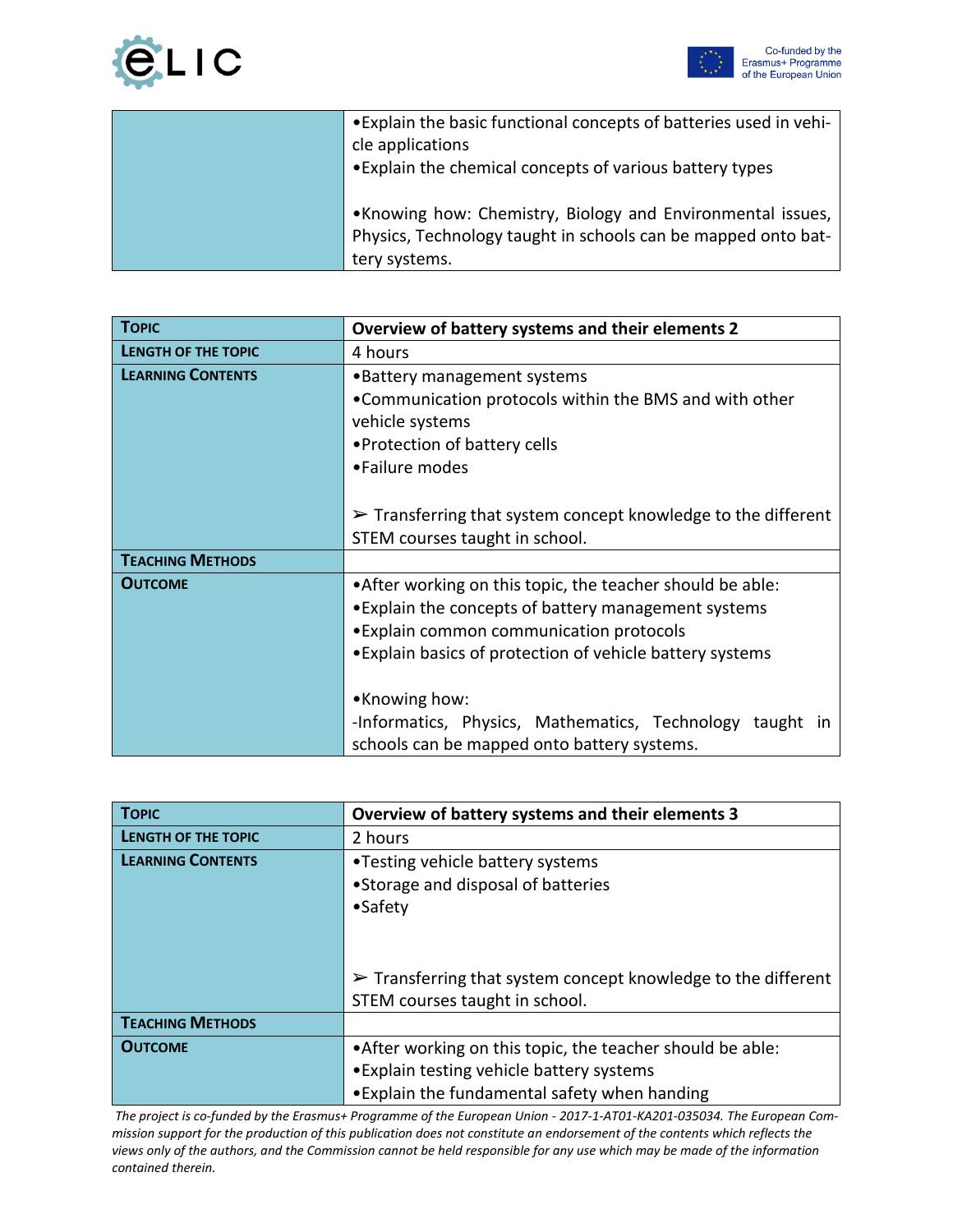



| batteries                                                                                                                        |
|----------------------------------------------------------------------------------------------------------------------------------|
| •Knowing how:<br>-Physics, Biology and Environmental issues, Technology<br>taught in schools can be mapped onto battery systems. |

| <b>TOPIC</b>             | <b>AFS (Advanced Front Lighting)</b>                                                                             |
|--------------------------|------------------------------------------------------------------------------------------------------------------|
| LENGTH OF THE TOPIC      | 4 hours                                                                                                          |
| <b>LEARNING CONTENTS</b> | • History                                                                                                        |
|                          | •Legislation                                                                                                     |
|                          | • Principles                                                                                                     |
|                          | •Camera based systems                                                                                            |
|                          |                                                                                                                  |
|                          | $\triangleright$ Transferring that system concept knowledge to the different                                     |
|                          | STEM courses taught in school.                                                                                   |
| <b>TEACHING METHODS</b>  |                                                                                                                  |
| <b>OUTCOME</b>           | After working on this topic, the teacher should be able:                                                         |
|                          | -Explain AFS principles                                                                                          |
|                          | -Explain how camera-based systems works                                                                          |
|                          | -Explain the failure modes which need to be controlled in the                                                    |
|                          | car                                                                                                              |
|                          | -Explain the interfaces between headlamp and the car                                                             |
|                          |                                                                                                                  |
|                          | •Knowing how:                                                                                                    |
|                          | -Informatics, Physics, Mathematics taught in schools can be<br>mapped onto controlling electric lighting system. |

| <b>TOPIC</b>               | Headlamp and rear lamp opto mechatronic systems               |
|----------------------------|---------------------------------------------------------------|
| <b>LENGTH OF THE TOPIC</b> | 4 hours                                                       |
| <b>LEARNING CONTENTS</b>   | • Light sources overview                                      |
|                            | • Basics of optical concepts                                  |
|                            | . Basics of electrical power concepts                         |
|                            | • Faults that lead to hazardous driving situations and how to |
|                            | avoid the faults (software, sensors, electronic)              |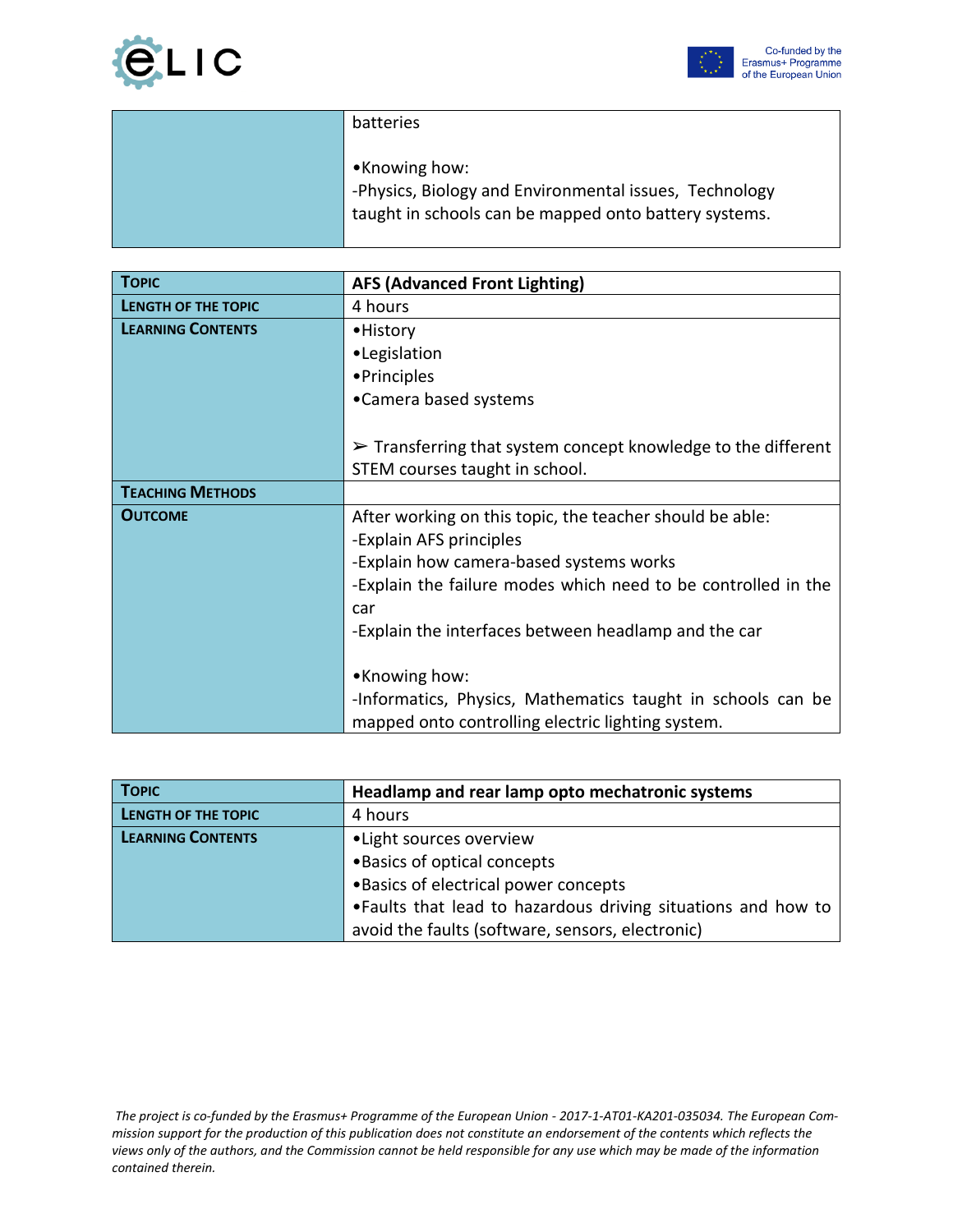



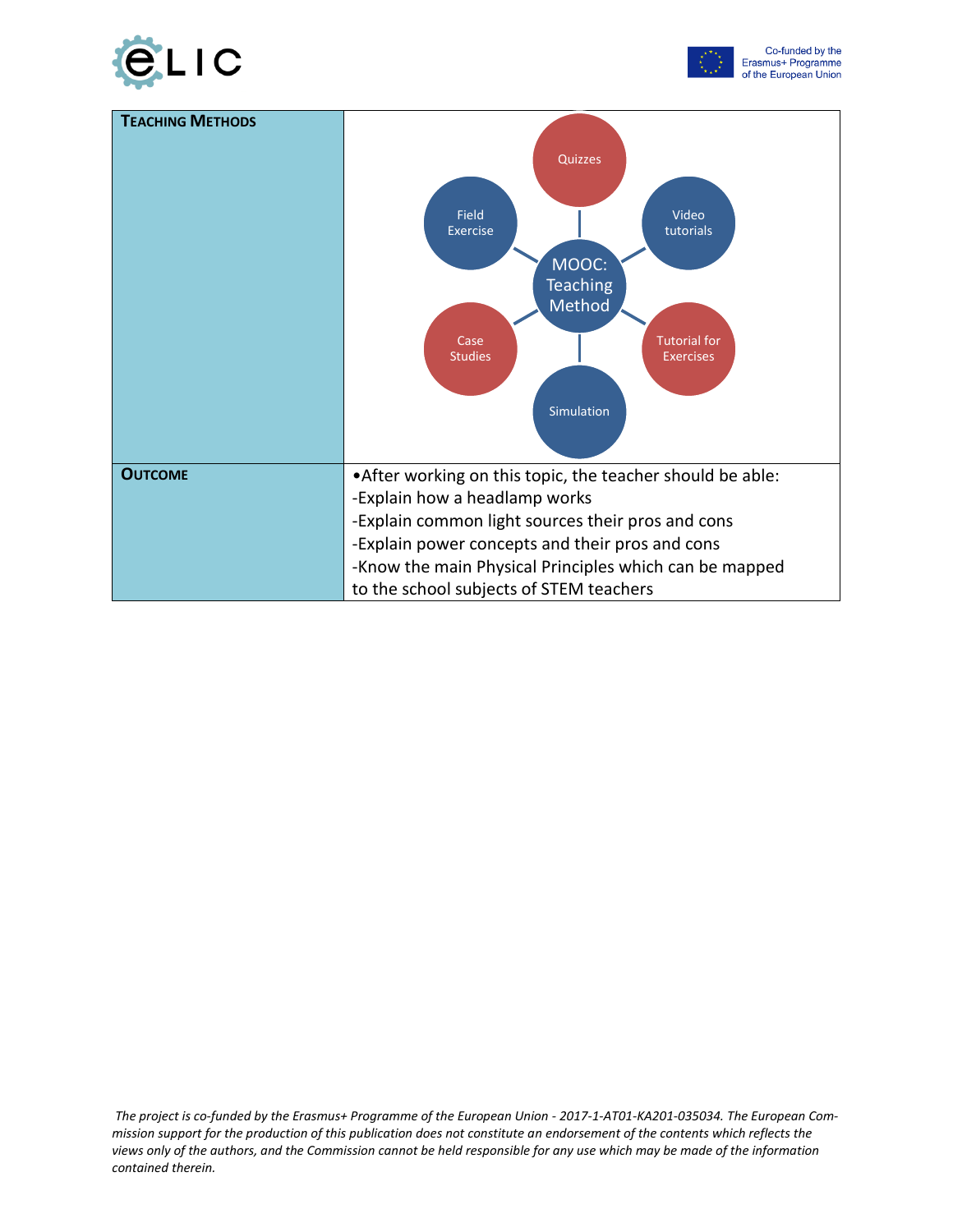



## **MODULE 3: COMBUSTION ENGINE**

- (1) Engine-mechanics
- (2) Fuels for engines
- (3) Mixture formation and combustion
- (4) Exhaust gases and aftertreatment
- (5) Social and environmental impact

### **GENERAL DESCRIPTION OF THE MODULE**

The aim of this module is to give an introduction to the operation of internal combustion engines and the impact to society and environment. The working process of the internal combustion engine has been divided into 5 topics. In "engine-mechanics" the basic function of a 4-stroke-engine is described and the main parts are introduced. In "fuels for engines" different possibilities of current and advanced fuels are discussed. "Mixture formation and combustion" will highlight the transformation of chemical energy to mechanical energy. The last two topics deal with emission, there reduction in aftertreatment systems and the impact of exhaust gas immission.

#### **LEARNING OBJECTIVES AND DESIRED COMPETENCES OF THE MODULE**

- To understand the basic function of internal combustion engines
- To know about exhaust gases and why they occur
- To know how exhaust gases can be reduced
- To have information about health effects and effect to global warming
- ELIC.U2.E3.PC1 Understanding the system engineering concept of the combustion engine in cars. ELIC.U2.E3.PC2 - Knowing how physics experiments and knowledge taught in schools can be mapped onto the combustion engine system ELIC.U2.E3.PC3 - Knowing how chemistry experiments and knowledge taught in schools can be mapped onto the combustion engine system. ELIC.U2.E3.PC4 - Knowing how mathematics taught in schools can be mapped onto the combustion engine system. ELIC.U2.E3.PC5 - Knowing how informatics taught in schools can be mapped onto the combustion engine system. ELIC.U2.E3.PC6 - Knowing how biology and environmental issues taught in schools can be mapped onto the combustion engine system. ELIC.U2.E3.PC7 - Knowing how ethics taught in schools can be mapped onto the combustion engine system.

## **LENGTH OF THE MODULE**

The module is equal to 1 MOOC week – the lenth of this module will be approximately 5 hours.

#### **TARGET GROUPS OF THE MODULE**

Two main target groups have been identified for this module:

- (1) Teachers of STEM-subjects for secondary school pupils (General Secondary School)
- (2) Teachers of STEM-subjects for secondary school pupils (Natural Science Specialisation of Secondary School)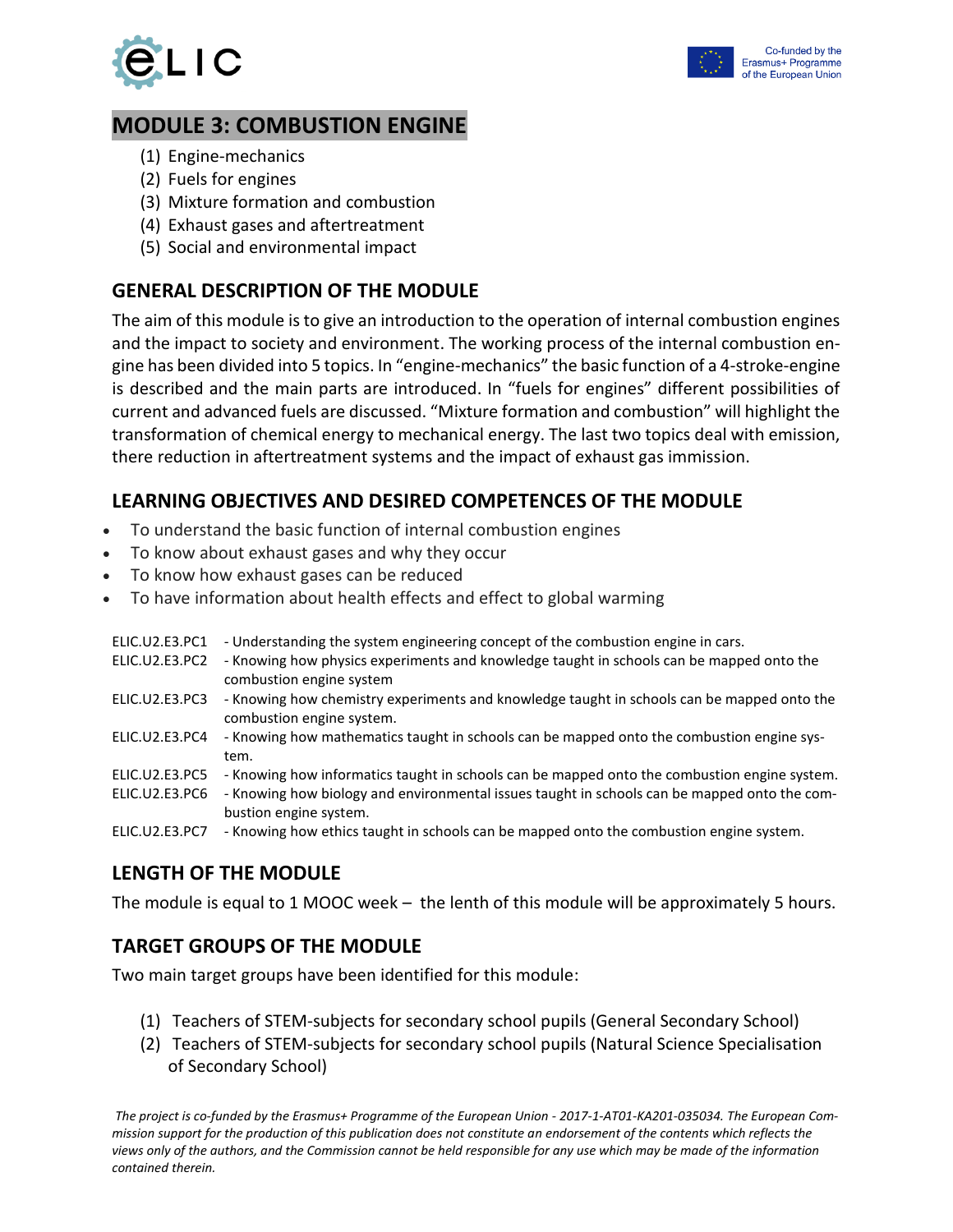



With the selected target groups and the didactical approach applied, the ELIC project aims to equip secondary school teachers with the adequate tools to present engineering topics in classes in an appealing way to students, while acting as multipliers and increasing the interest in engineering topics amongst pupils.

#### **PRE-REQUISITES FOR THE MODULE**

The pre-requisite for this module is having attended the introduction week of the ELIC MOOC.

#### **TEACHING AND LEARNING CONCEPT OF THE MODULE**

This module applies numerous teaching methods. The conclusion will be mainly assisted by questionnaires. However, it will also ask for feedback in free-writing style in order to not restrict the freedom of expressing any opinion on the MOOC. Further videos that recaps all main contents and important topics will be produced – still it will not be possible to answer the questions only by watching the videos.

| <b>TOPIC</b>               | <b>Combustion Engine Mechanics</b>                                 |
|----------------------------|--------------------------------------------------------------------|
| <b>LENGTH OF THE TOPIC</b> | 1.5 hours                                                          |
| <b>LEARNING CONTENTS</b>   | Introduction<br>$\overline{\phantom{0}}$                           |
|                            | Mechanics of combustion engines<br>$\qquad \qquad \blacksquare$    |
|                            | Main components of combustion engines:<br>$\overline{\phantom{0}}$ |
|                            | Crank case<br>$\circ$                                              |
|                            | Cylinder head<br>$\circ$                                           |
|                            | Crank shaft<br>$\Omega$                                            |
|                            | Connecting rod<br>$\circ$                                          |
|                            | Piston + rings<br>$\circ$                                          |
|                            | Valve train<br>$\circ$                                             |
|                            | Intake system<br>$\circ$                                           |
|                            | Exhaust system<br>$\circ$                                          |
|                            | Aftertreatment<br>$\circ$                                          |
|                            | Cooling<br>O                                                       |
|                            | Auxiliaries<br>O                                                   |

#### **DETAILED INFORMATION ON THE TOPICS**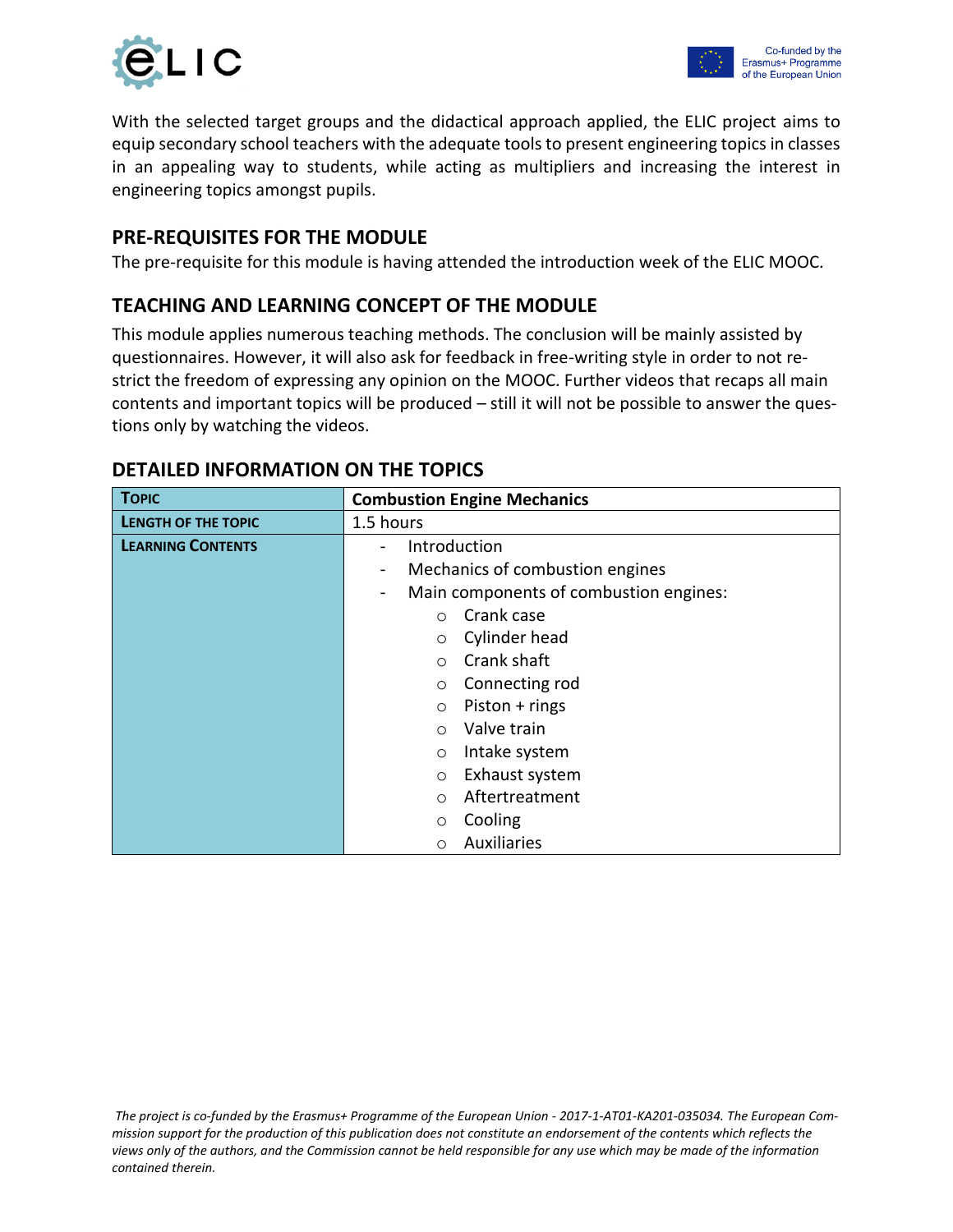





| <b>TOPIC</b>               | <b>Fuels for engines</b>                       |
|----------------------------|------------------------------------------------|
| <b>LENGTH OF THE TOPIC</b> | 0.5 hours                                      |
| <b>LEARNING CONTENTS</b>   | Different engine types defined by fuel         |
|                            | Gasoline (spark ignited)<br>$\circ$            |
|                            | Diesel (compression ignited)<br>$\circ$        |
|                            | <b>CNG</b><br>◯                                |
|                            | Overview of different fuels and their usage    |
|                            | Fuel properties and chemical formulas of fuels |
|                            | Gasoline (spark ignited)<br>$\circ$            |
|                            | Diesel (compression ignited)<br>$\circ$        |
|                            | <b>CNG</b><br>$\bigcirc$                       |
|                            | Alcohols<br>$\bigcirc$                         |
|                            | Environmental aspects                          |
|                            | Outlook - Future of fuels                      |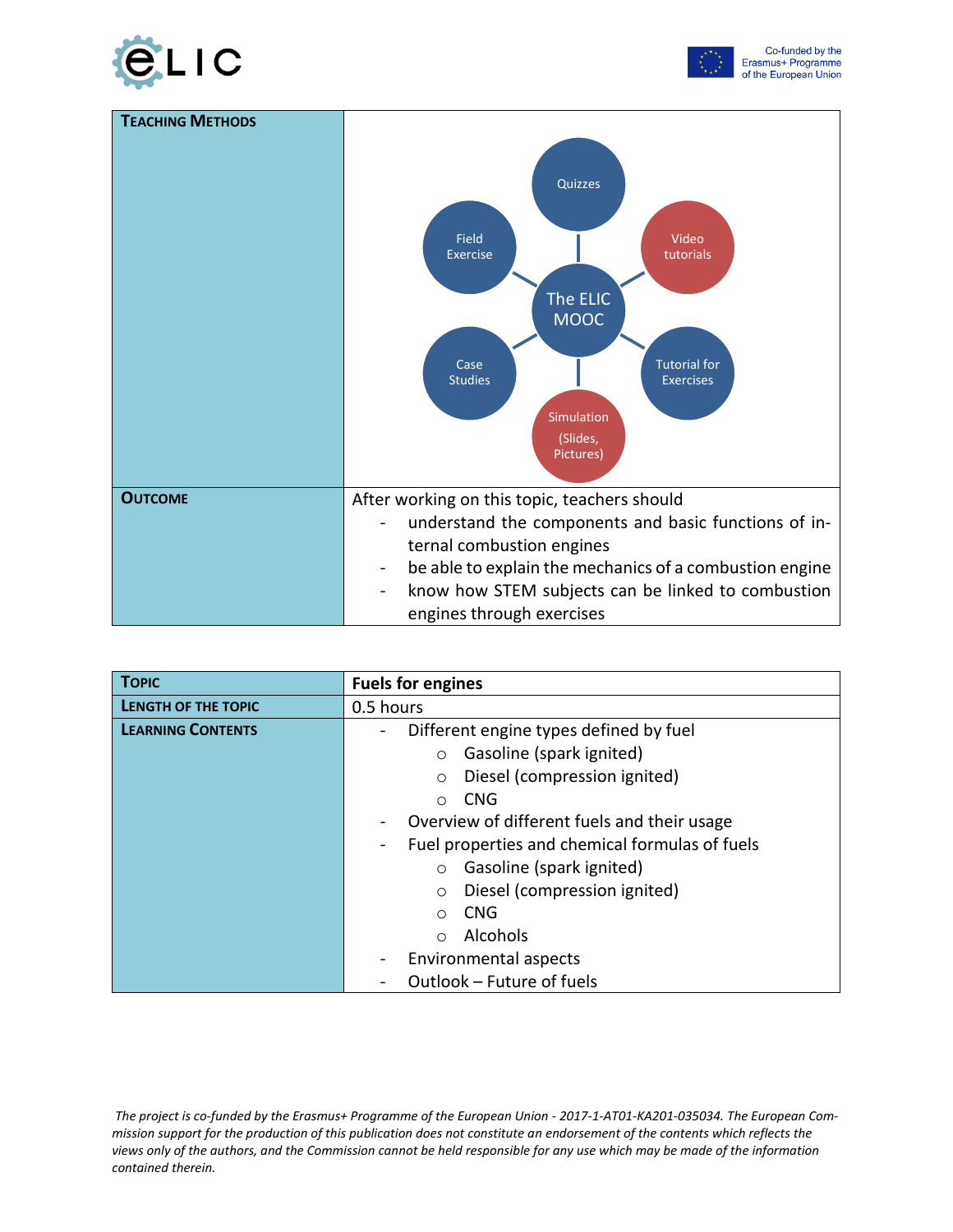





| <b>TOPIC</b>             | <b>Mixture formation and combustion</b>                        |
|--------------------------|----------------------------------------------------------------|
| LENGTH OF THE TOPIC      | 1 hour                                                         |
| <b>LEARNING CONTENTS</b> | Injection systems                                              |
|                          | Spark ignited<br>$\circ$                                       |
|                          | Compression ignited<br>$\circ$                                 |
|                          | <b>CNG</b><br>$\bigcirc$                                       |
|                          | Mixture formation parameters<br>$\blacksquare$                 |
|                          | Basics of combustion processes<br>$\qquad \qquad \blacksquare$ |
|                          | Comparison Spark ignited vs. compression ig-<br>$\circ$        |
|                          | nited                                                          |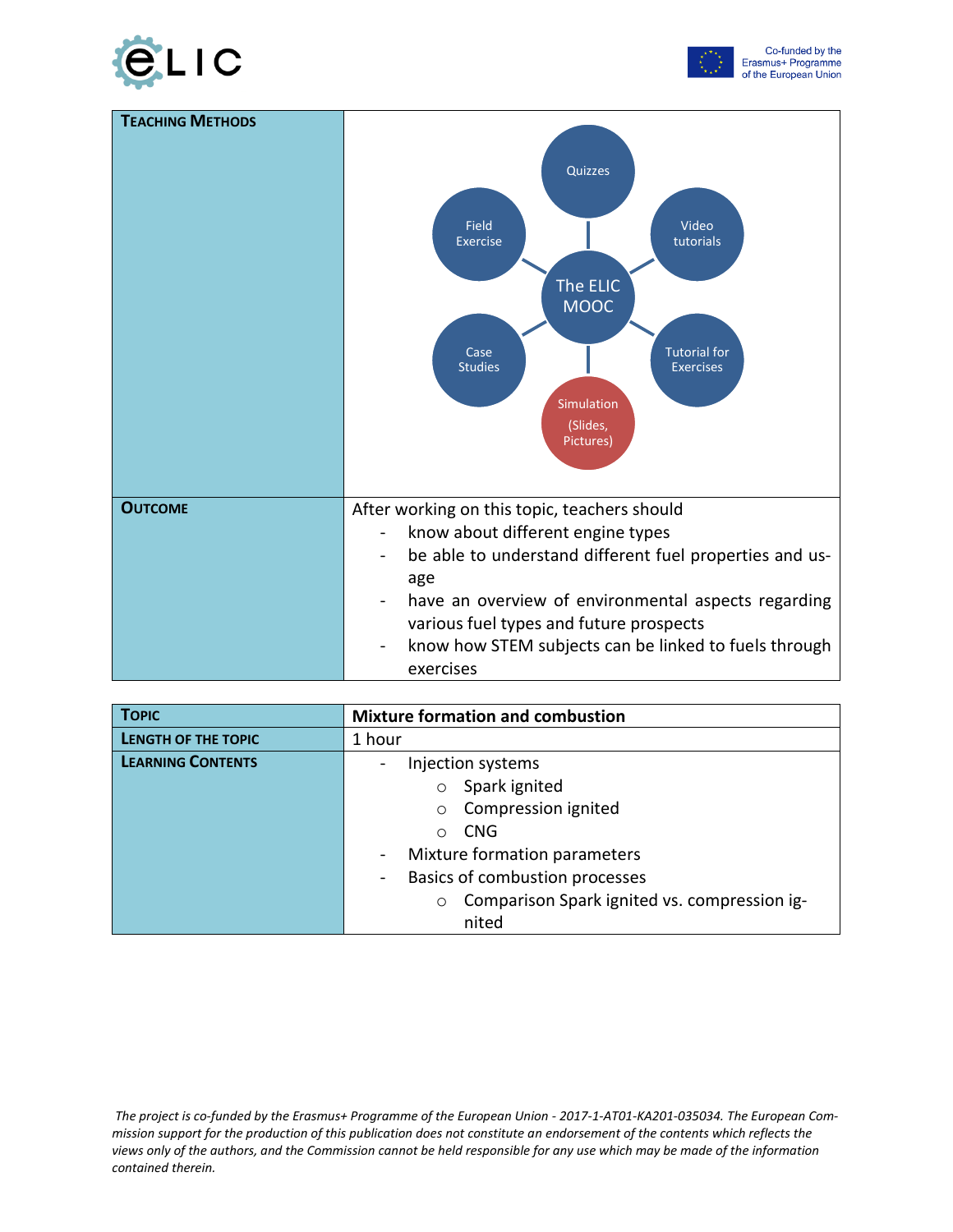





| <b>TOPIC</b>             | <b>Exhaust gases and aftertreatment</b>                 |
|--------------------------|---------------------------------------------------------|
| LENGTH OF THE TOPIC      | 1 hour                                                  |
| <b>LEARNING CONTENTS</b> | Introduction<br>$\blacksquare$                          |
|                          | Composition of exhaust gases<br>$\blacksquare$          |
|                          | Possibilities for the reduction of exhaust gases<br>$-$ |
|                          | Spark ignited<br>$\circ$                                |
|                          | Compression ignited<br>$\circ$                          |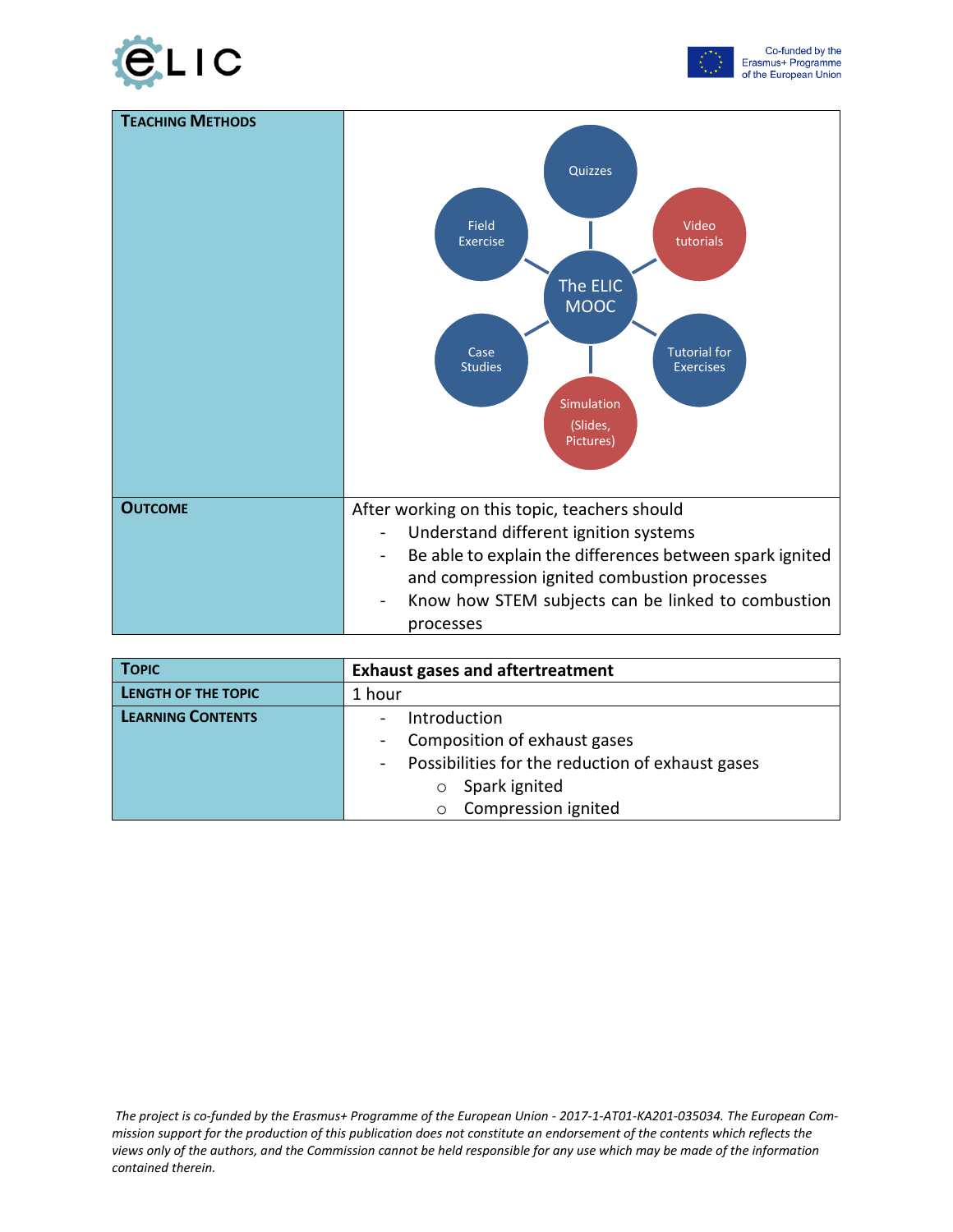





| <b>TOPIC</b>               | Social and environmental impact                                                  |
|----------------------------|----------------------------------------------------------------------------------|
| <b>LENGTH OF THE TOPIC</b> | 1 hour                                                                           |
| <b>LEARNING CONTENTS</b>   | Advantages/disadvantages of internal combustion en-                              |
|                            | gines                                                                            |
|                            | Emission vs. Immission                                                           |
|                            | Impact of exhaust gases on environment (plants, ani-                             |
|                            | mals)                                                                            |
|                            | Impact of exhaust gases on society (humans)                                      |
|                            | CO <sub>2</sub> greenhouse gas: CO <sub>2</sub> neutral or CO <sub>2</sub> free? |
|                            | Zero emission demand?                                                            |
|                            | Outlook                                                                          |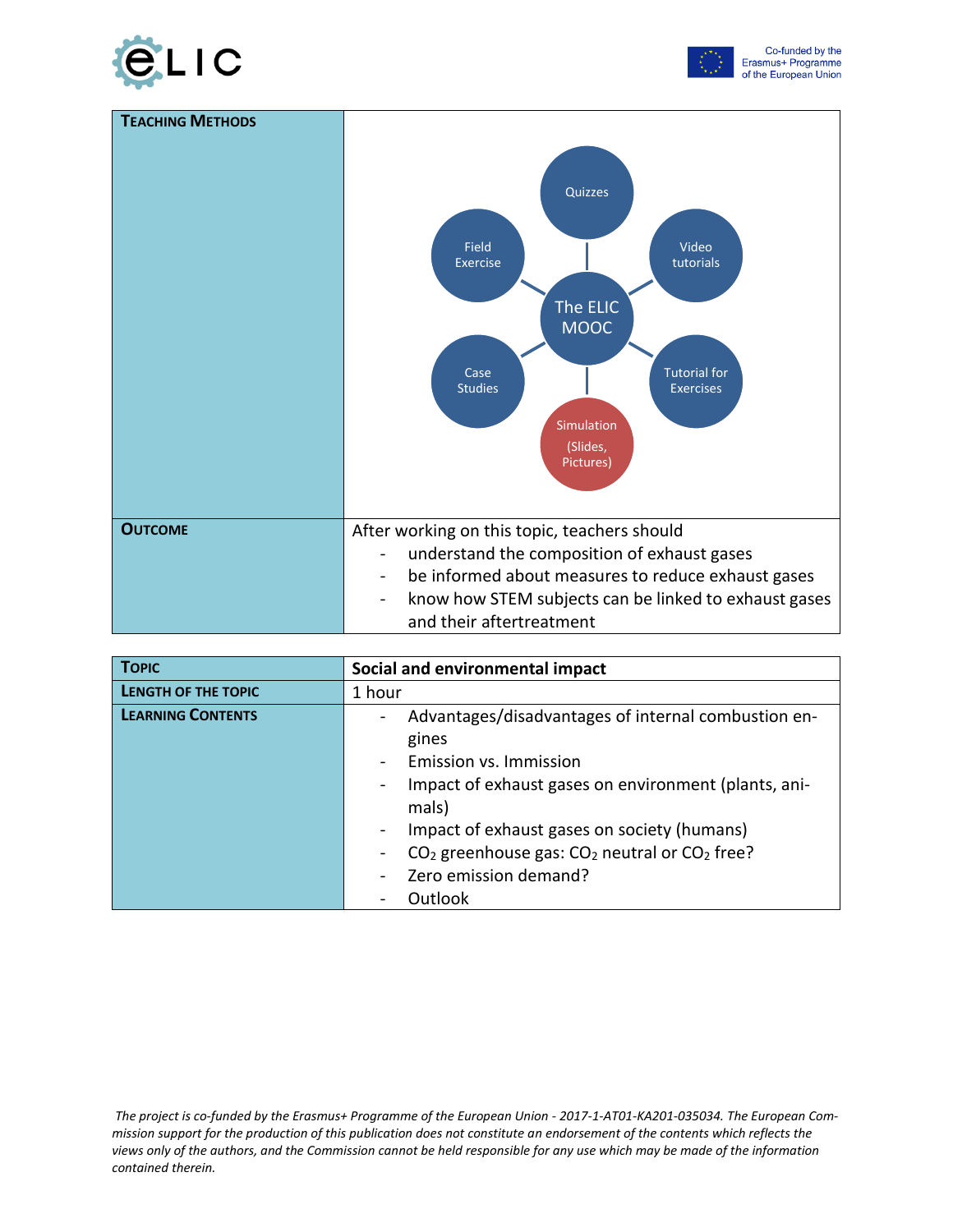



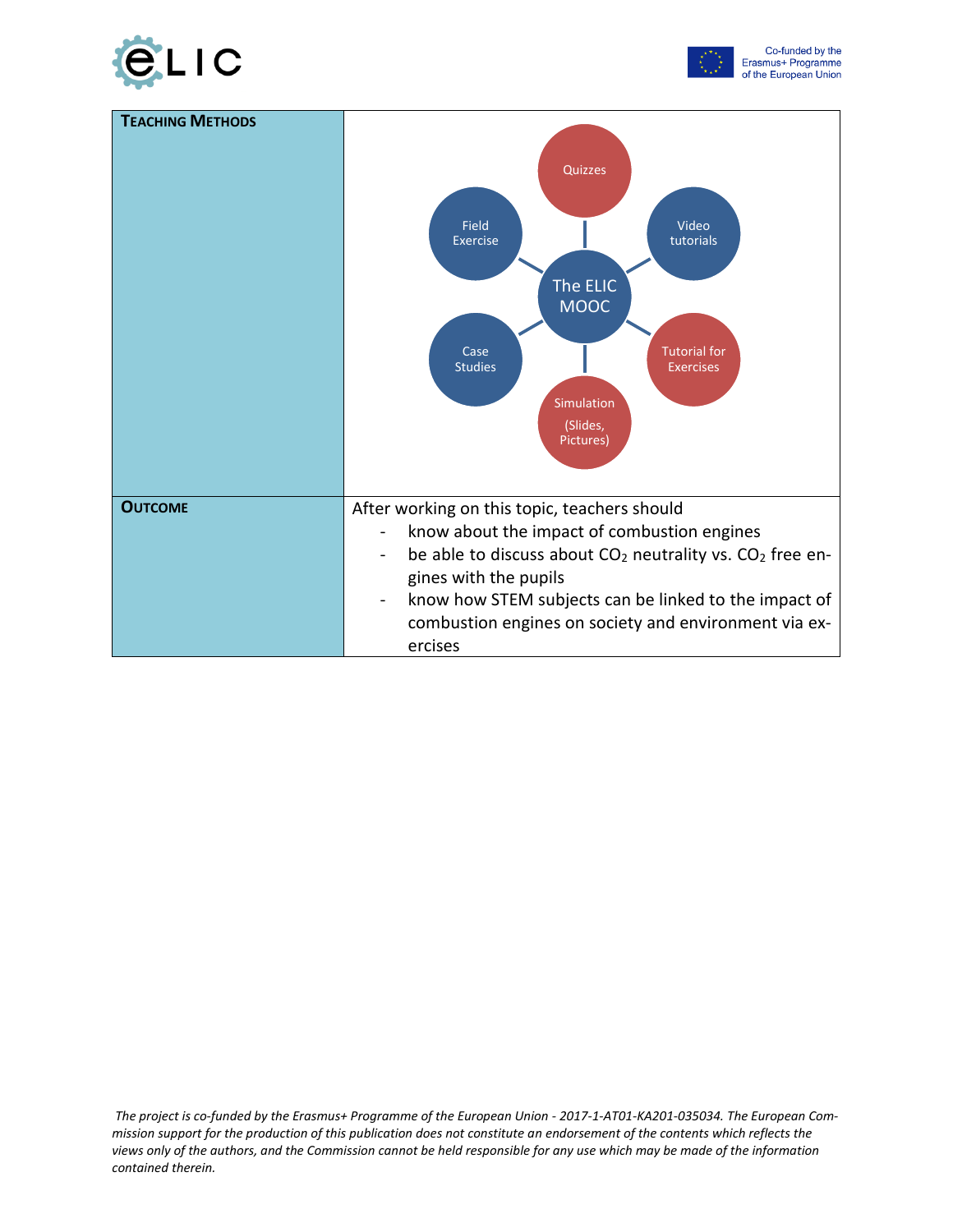



## **MODULE 4: E-MOTOR**

a) E-Motor b) Electric Drive c) Hybrid Drive

#### **GENERAL DESCRIPTION OF THE MODULE**

Reference to ELIC Skill Card: ELIC.U2.E4

The goal of the module 4 is to introduce the teachers to how electric motors are used in cars and to provide a system engineering understanding which alows teachers to assign experiments at school and content learned at school to specific Automotive functionalities.

#### **LEARNING OBJECTIVES AND DESIRED COMPETENCES OF THE MODULE**

The aim of the module is to introduce the teachers to some system componenents, system elements and interfaces in powertrain solutions in cars where e-motor concepts are used. It gives hints on how the components work in cars and offering hints about how to assign specific knolwedge leraned at schools to those vehicle functions and components.

ELIC is appying the ECQA (European Certification and Qualification Association) and EQF (European Qualification Framework) schema to describe necessary skills.

#### **Reference to ELIC Skill Card: Performance Criteria (What a leraner is able to perform)**

| ELIC.U2.E4.PC1        | Understanding the system engineering concept of the e-motor in cars.<br>Knowing how physics experiments and knowledge taught in schools can be mapped             |
|-----------------------|-------------------------------------------------------------------------------------------------------------------------------------------------------------------|
| ELIC.U2.E4.PC2        | onto the e-motor in cars.                                                                                                                                         |
|                       | Knowing how chemistry experiments and knowledge taught in schools can be                                                                                          |
| ELIC.U2.E4.PC3        | mapped onto the e-motor in cars.                                                                                                                                  |
|                       | Knowing how mathematics taught in schools can be mapped onto the e-motor in                                                                                       |
| ELIC.U2.E4.PC4        | cars.                                                                                                                                                             |
| ELIC.U2.E4.PC5        | Knowing how informatics taught in schools can be mapped onto the e-motor in cars.<br>Knowing how biology and environmental issues taught in schools can be mapped |
| ELIC.U2.E4.PC6        | onto the e-motor in cars.                                                                                                                                         |
| <b>ELIC.U2.E4.PC7</b> | Knowing how ethics taught in schools can be mapped onto the e-motor in cars.                                                                                      |

#### **LENGTH OF THE MODULE**

1 module is equal to 1 MOOC week – so the length of the module will be 1 week.

#### **TARGET GROUPS OF THE MODULE**

Two main target groups could be identified for this module: A: Teacher of STEM-subjects for secondary school pupils (General Secondary School)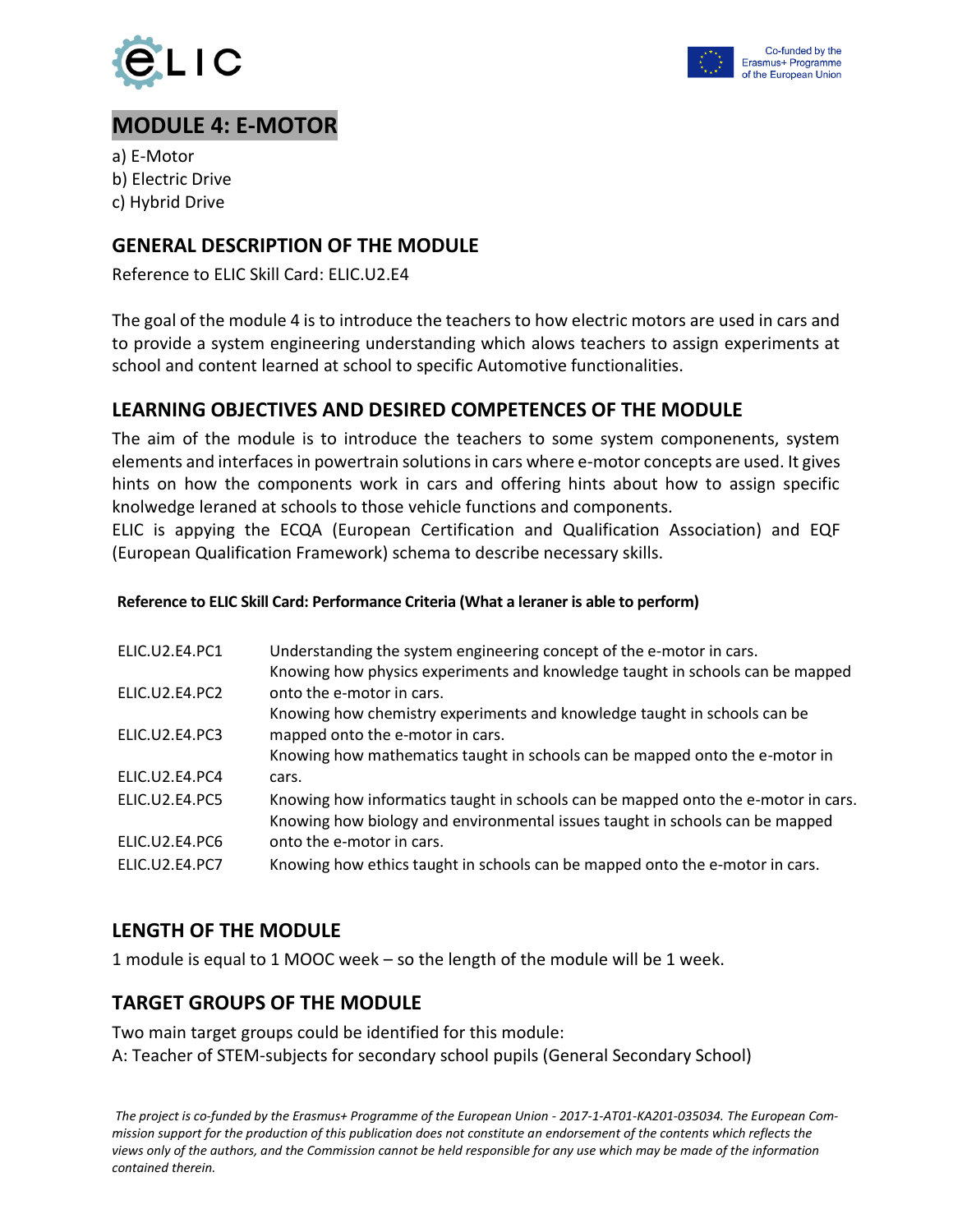

B: Teacher of STEM-subjects for secondary school pupils (Natural Science Specialisation of Secondary School) With the selected target groups and the didactical approach applied, the ELIC project makes sure that secondary school teacher will be equipped with the adequate tools to present engineering topics in classes in an appealing way to students while acting as multipliers and increasing the interest of engineeringtopics among the secondary target group of pupils.

#### **PRE-REQUISITES FOR THE MODULE**

Well-founded knowledge in STEM subjects (European Qualification Framework (EQF)-Level 6-8:

- Mathematics
- **Physics**
- **Chemistry**
- **Biology**
- Informatics
- **Technology**
- Computer Sciences
- **Biochemistry**
- **Mechanics**

#### **TEACHING AND LEARNING CONCEPT OF THE MODULE**

Seven different types of online teaching and learning channels were defined. They will be available in the MOOC and are explained below:

Quizzes – Checking the learning objectives through games or mind sports

Video tutorials – Transferring the content of the module through videos

Tutorial for exercises – Description for exercises in form of short videos

Simulations – Learning the objectives of the content through simulating the technical principles Case Studies – "Cases" will be used to develop solutions for problems regarding the technical background of the topic

Field Exercises – Practical examples and exercises from the industry

| <b>TOPIC</b>             | <b>Electric Drive and System Concept</b>                                     |
|--------------------------|------------------------------------------------------------------------------|
| LENGTH OF THE TOPIC      | 8 hours and 8 hours Exercise                                                 |
| <b>LEARNING CONTENTS</b> | • Electric Drive Train (System Functions and Concept)                        |
|                          | • Hybrid Systems (System Functions and Concept)                              |
|                          | • Problems to Solve and Manage in Car Solutions                              |
|                          | . Basics Controls and Principles Applied                                     |
|                          |                                                                              |
|                          | $\triangleright$ Transferring that system concept knowledge to the different |
|                          | STEM courses taught in school.                                               |

#### **DETAILED INFORMATION ON THE TOPICS**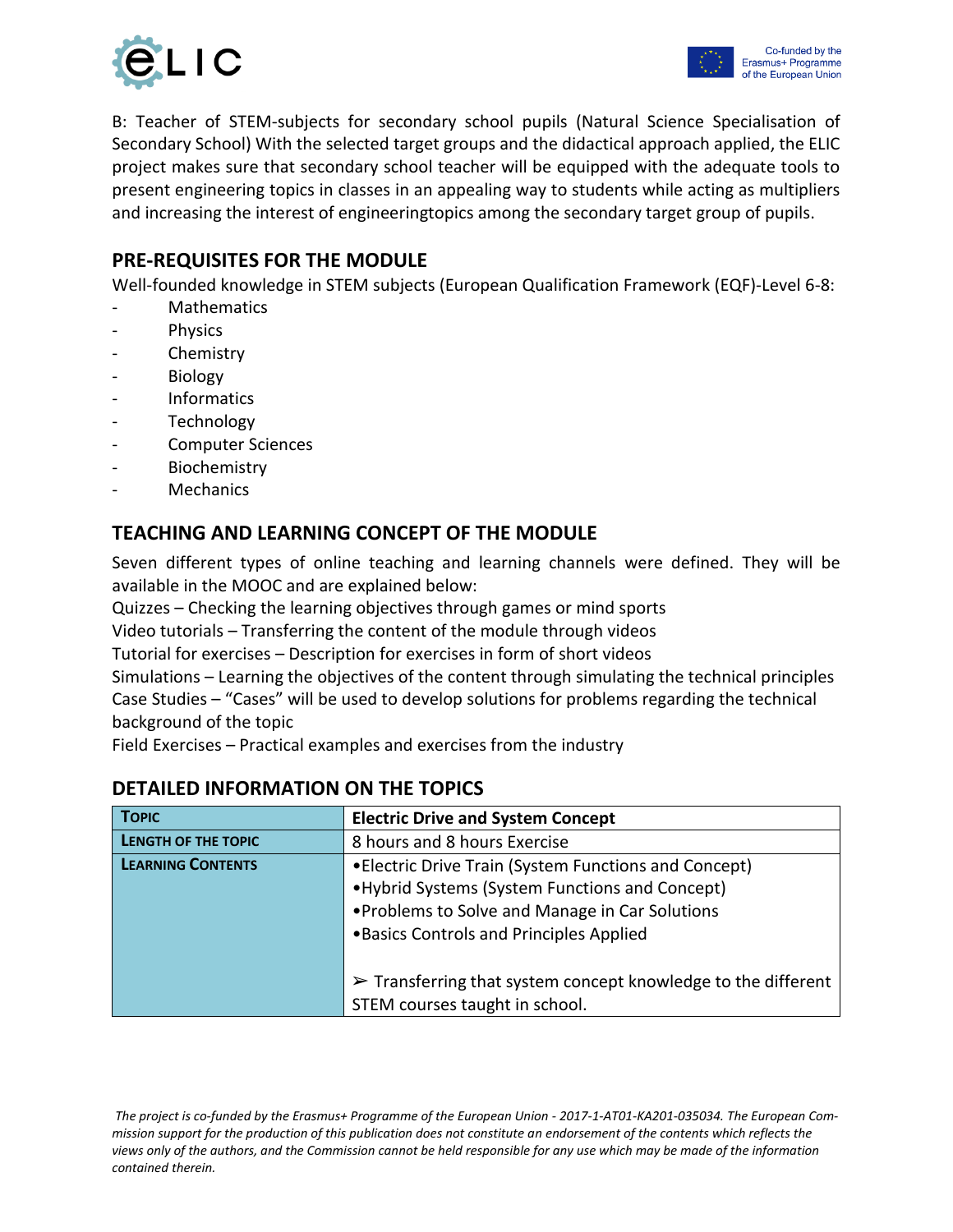



| <b>TEACHING METHODS</b> | Quizzes<br><b>Field</b><br>Video<br><b>Tutorials</b><br><b>Exercise</b><br>MOOC:<br><b>Teaching</b><br><b>Method</b><br><b>Tutorials</b><br>Case<br>for<br>04 sedam<br><b>Exercises</b><br>Simulation                                         |
|-------------------------|-----------------------------------------------------------------------------------------------------------------------------------------------------------------------------------------------------------------------------------------------|
| <b>OUTCOME</b>          | • After working on this topic, the teacher should be able:<br>-Explain the use of an e-motor in a powertrain of a vehicle<br>-Explain how a hybrid concept is working<br>-Explain the failure modes which need to be controlled in the<br>car |
|                         | -Explain the interfacs of the Emotor to other systems in the car<br>to realise the electroic drive in a car<br>•Knowing how:<br>-Informatics, Physics, Chemistry, Biology, Mathematics, Ethics                                                |
|                         | taught in schools can be mapped onto controlling electric<br>powertrains.                                                                                                                                                                     |
| <b>EXERCISE</b>         | .Teachers map experiments and subjects in their school<br>teaching to the provided knowledge of Electric Drive and                                                                                                                            |
|                         | <b>System Concept</b><br>. Teachers upload their mapping and make a proposal that can<br>be exchanged with other teachers                                                                                                                     |

| <b>TOPIC</b>             | The Set Up of an E-Motor in Cars                      |
|--------------------------|-------------------------------------------------------|
| LENGTH OF THE TOPIC      | 8 hours and 8 hours Exercise                          |
| <b>LEARNING CONTENTS</b> | •3 phase synchronous motor                            |
|                          | •The concept of redundancy and safety                 |
|                          | .6 and up to 12 phase motors and why needed           |
|                          | •Sensor concepts and measurements to control e-motors |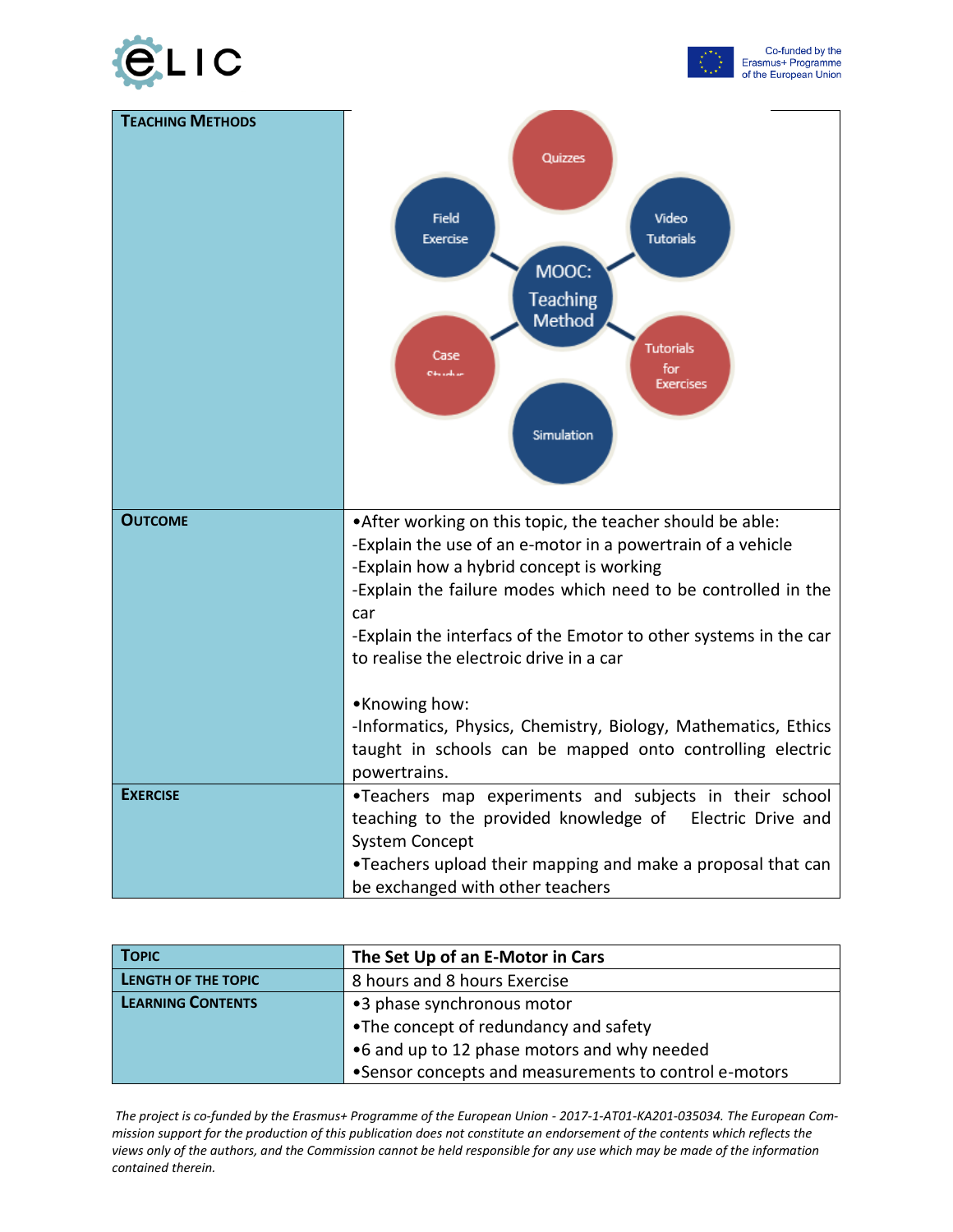



|                         | . Faults that lead to hazardous driving situations and how to                                                                                                                                                                                                                                                                                                                                                           |
|-------------------------|-------------------------------------------------------------------------------------------------------------------------------------------------------------------------------------------------------------------------------------------------------------------------------------------------------------------------------------------------------------------------------------------------------------------------|
|                         | avoid the faults (software, sensors, electronic)                                                                                                                                                                                                                                                                                                                                                                        |
| <b>TEACHING METHODS</b> | Quizzes<br><b>Field</b><br>Video<br>tutorials<br><b>Exercise</b><br>MOOC:<br><b>Teaching</b><br>Method<br><b>Tutorial for</b><br>Case<br><b>Studies</b><br><b>Exercises</b><br>Simulation                                                                                                                                                                                                                               |
| <b>OUTCOME</b>          | • After working on this topic, the teacher should be able:<br>-Explain how a synchronous phase motor works<br>-Explain why in Automotive 3 and now up to 12 phase motors<br>are used and why?<br>-Explain what diagnose functions are used in Software<br>-Explain diffeerent sensor concepts to control the motor<br>-Know the main Physical Principles which can be mapped to the<br>school subjects of STEM teachers |
| <b>EXERCISE</b>         | .Teachers map experiments and subjects in their school<br>teaching to the provided knowledge of E-Motor in Cars<br>•Teachers upload their mapping and make a proposal that can<br>be exchanged with other teachers                                                                                                                                                                                                      |

| <b>TOPIC</b>               | <b>Interactive Session of School Teachers</b>                                                                                                                                                                                                                                                                        |
|----------------------------|----------------------------------------------------------------------------------------------------------------------------------------------------------------------------------------------------------------------------------------------------------------------------------------------------------------------|
| <b>LENGTH OF THE TOPIC</b> | 4 hours                                                                                                                                                                                                                                                                                                              |
| <b>LEARNING CONTENTS</b>   | •All uploaded exercises (school teachers mapping their existing<br>experiemnents and teaching content to the Automotive<br>example) are shared online<br>•Teachers present their ideas / proposals and agree<br>•The moderator together with the teachers shares a pool of<br>such proposed mappings to all teachers |
|                            | $\triangleright$ Transferring that new knowledge to the different STEM                                                                                                                                                                                                                                               |
|                            | courses taught in school by a pool.                                                                                                                                                                                                                                                                                  |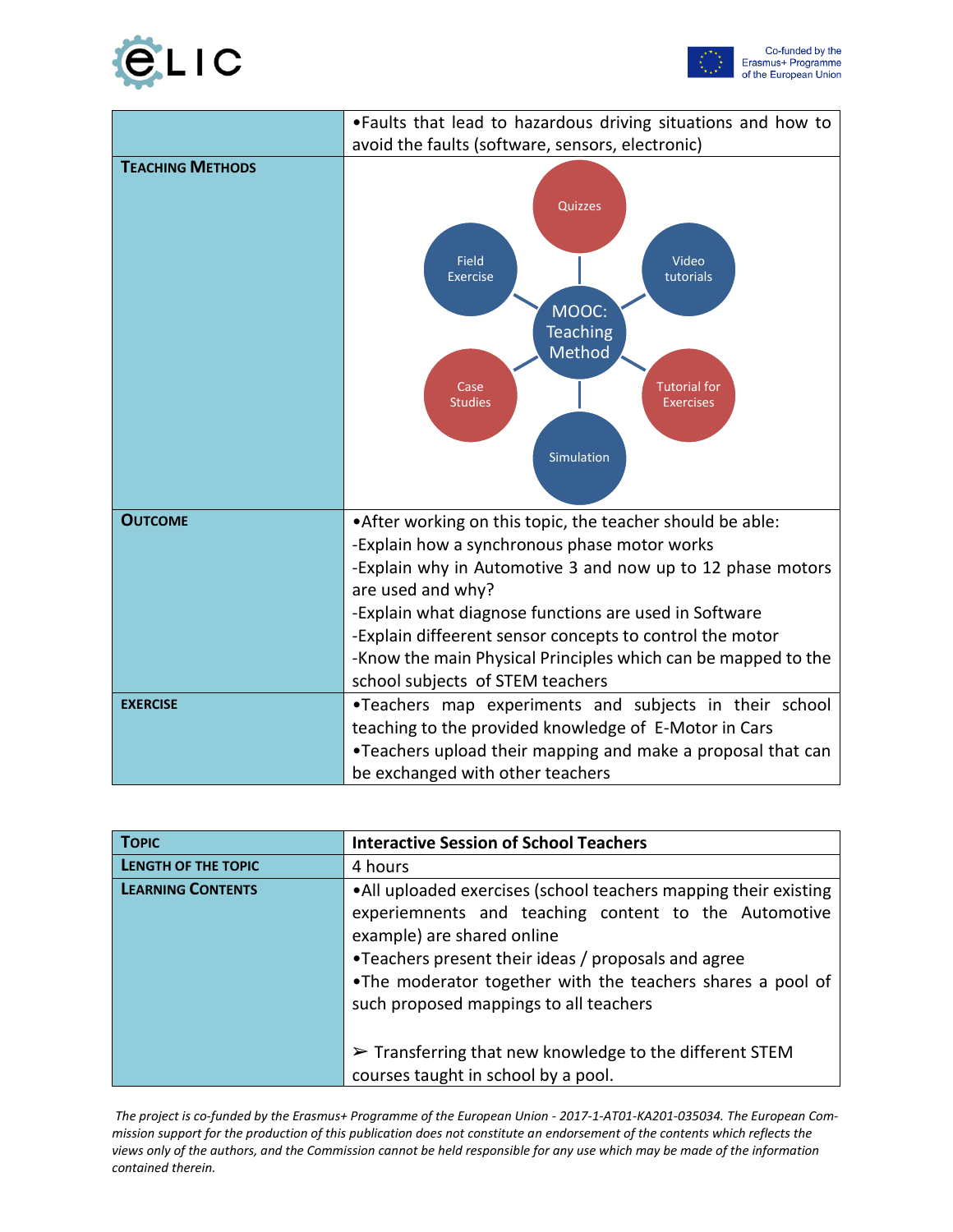

| <b>TEACHING METHODS</b> | Shared pool of school teachers' materials related to their mappin<br>of existing experiments and teaching content to the Automotive<br>example provided |
|-------------------------|---------------------------------------------------------------------------------------------------------------------------------------------------------|
|                         | • Discussion is moderated                                                                                                                               |
| <b>OUTCOME</b>          | •Growing shared pool of school teachers' materials related to                                                                                           |
|                         | their mapping of existing experiments and teaching content to                                                                                           |
|                         | the Automotive example provided                                                                                                                         |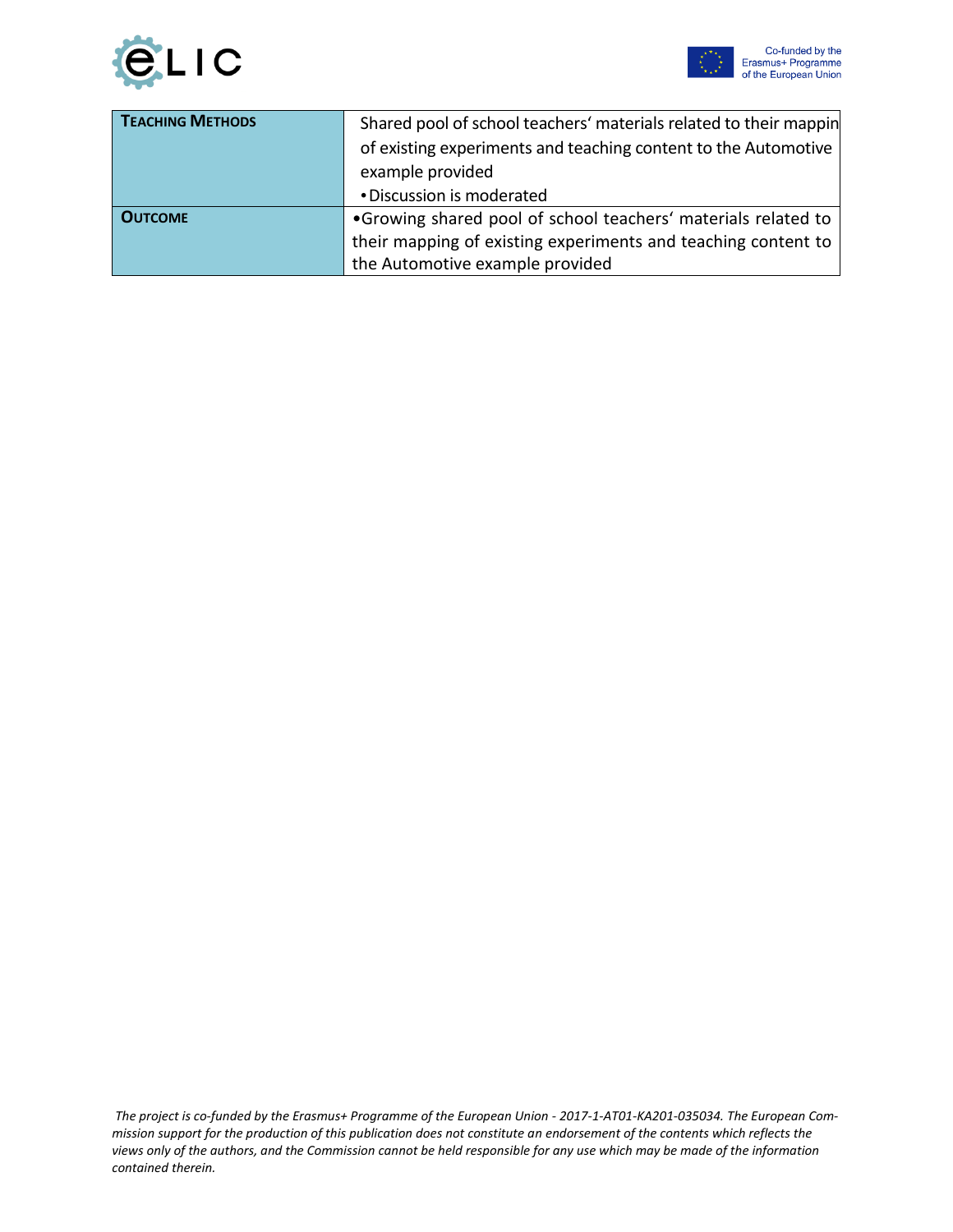

## **MODULE 5: HOT TOPICS IN ENGINEERING**

- a) Energy Management
- b) Autonomous Driving
- c) Cyber Security

#### **GENERAL DESCRIPTION OF THE MODULE**

The goal of the module 5: "Hot Topics in Engineering" is to give some examples of current hot topics in the world of engineering including detailed description of innovative teaching methods and tools to impart this knowledge in a more understandable way to the teachers who interfere the knowledge.

## **LEARNING OBJECTIVES AND DESIRED COMPETENCES OF THE MODULE**

The aim of the module is to introduce the teachers to some very current engineering topics and to give them a hint on how they can be introduced to the set teaching curriculum, combining the content with the required standard of STEM-subjects. The teachers should understand the basic functionalities behind the technologies and forge their own opinion regarding these topics. Therefore, the learning objectives are:

- Knowing, understanding and teaching the basics of energy management
- Knowing, understanding and teaching the basics of autonomous driving
- Knowing, understanding and teaching the basics of cyber security

#### **LENGTH OF THE MODULE**

1 module is equal to 1 MOOC week – so the length of the module will be 1 week.

## **TARGET GROUPS OF THE MODULE**

Two main target groups could be identified for this module:

A: Teacher of STEM-subjects for secondary school pupils (General Secondary School)

B: Teacher of STEM-subjects for secondary school pupils (Natural Science Specialisation of Secondary School)

With the selected target groups and the didactical approach applied, the ELIC project makes sure that secondary school teacher will be equipped with the adequate tools to present engineering topics in classes in an appealing way to students while acting as multipliers and increasing the interest of engineering topics among the secondary target group of pupils.

#### **PRE-REQUISITES FOR THE MODULE**

- Well-founded knowledge in STEM subjects (European Qualification Framework (EQF)-Level 6-8:
	- **Mathematics**
	- Physics
	- **Chemistry**
	- **Biology**
	- Informatics
	- **Technology**
	- Computer Sciences
	- Biochemistry
	- Mechanics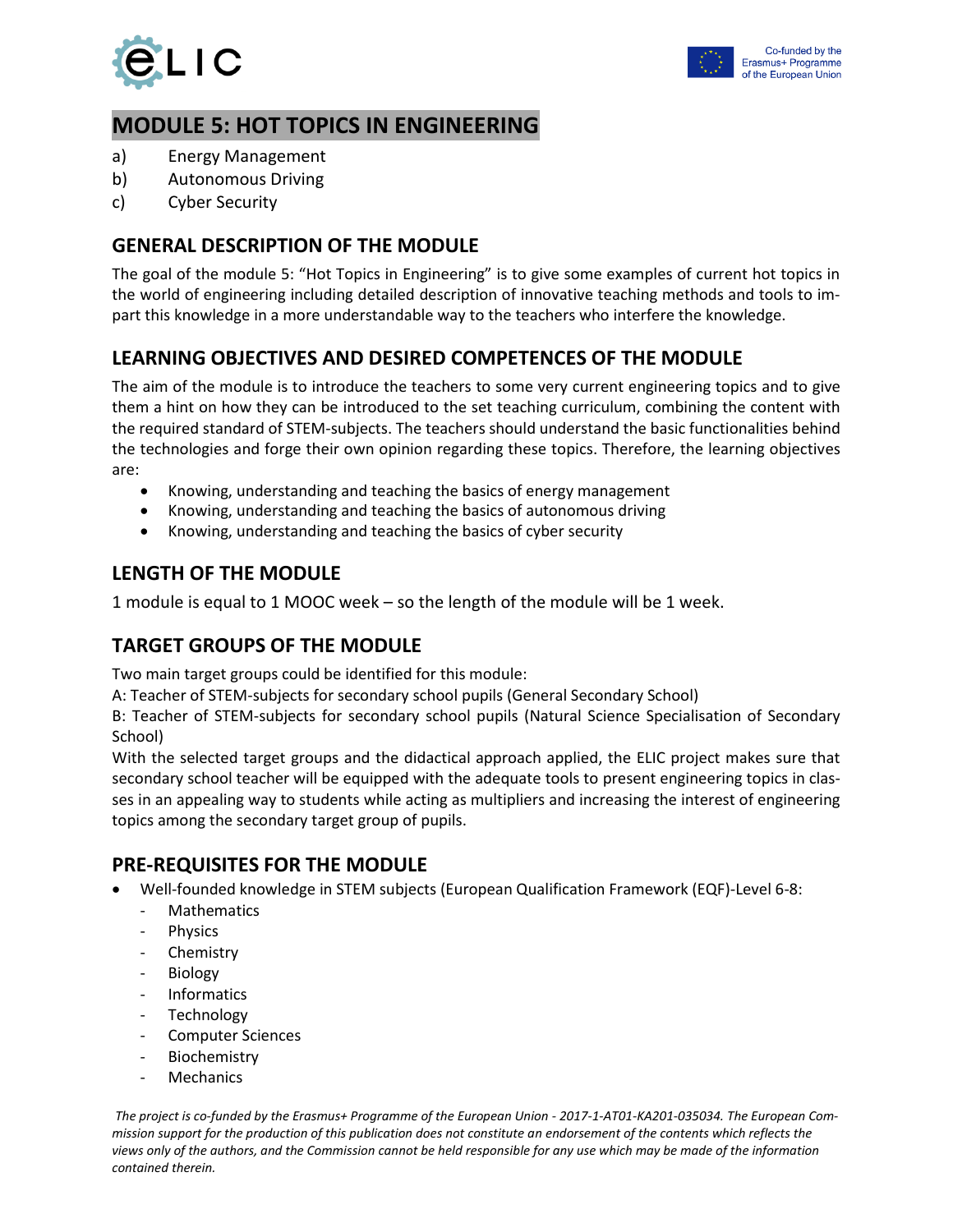



- **Electronics**
- Software
- Renewable Energies
- Thinking interdisciplinary
- General understanding of all STEM subjects apart from the specialised STEM subject the teacher is an expert in
- Interest in broadening their knowledge

#### **TEACHING AND LEARNING CONCEPT OF THE MODULE**

Seven different types of online teaching and learning channels were defined. They will be available in the MOOC and are explained below:

- **Quizzes** Checking the learning objectives through games or mind sports
- **Video tutorials** Transferring the content of the module through videos
- **Tutorial for exercises** Description for exercises in form of short videos
- **Simulations** Learning the objectives of the content through simulating the technical principles
- **Case Studies** "Cases" will be used to develop solutions for problems regarding the technical background of the topic
- **Field Exercises** Practical examples and exercises from the industry



The figure illustrates the different types of learning and teaching channels of the module. The figure will appear in the tables of the detailed information on the different topics with the expected method used highlighted.

| <b>TOPIC</b>             | <b>Energy Management</b>   |
|--------------------------|----------------------------|
| LENGTH OF THE TOPIC      | 8 hours                    |
| <b>LEARNING CONTENTS</b> | <b>Creation of Energy</b>  |
|                          | <b>Transport of Energy</b> |

#### **DETAILED INFORMATION ON THE TOPICS**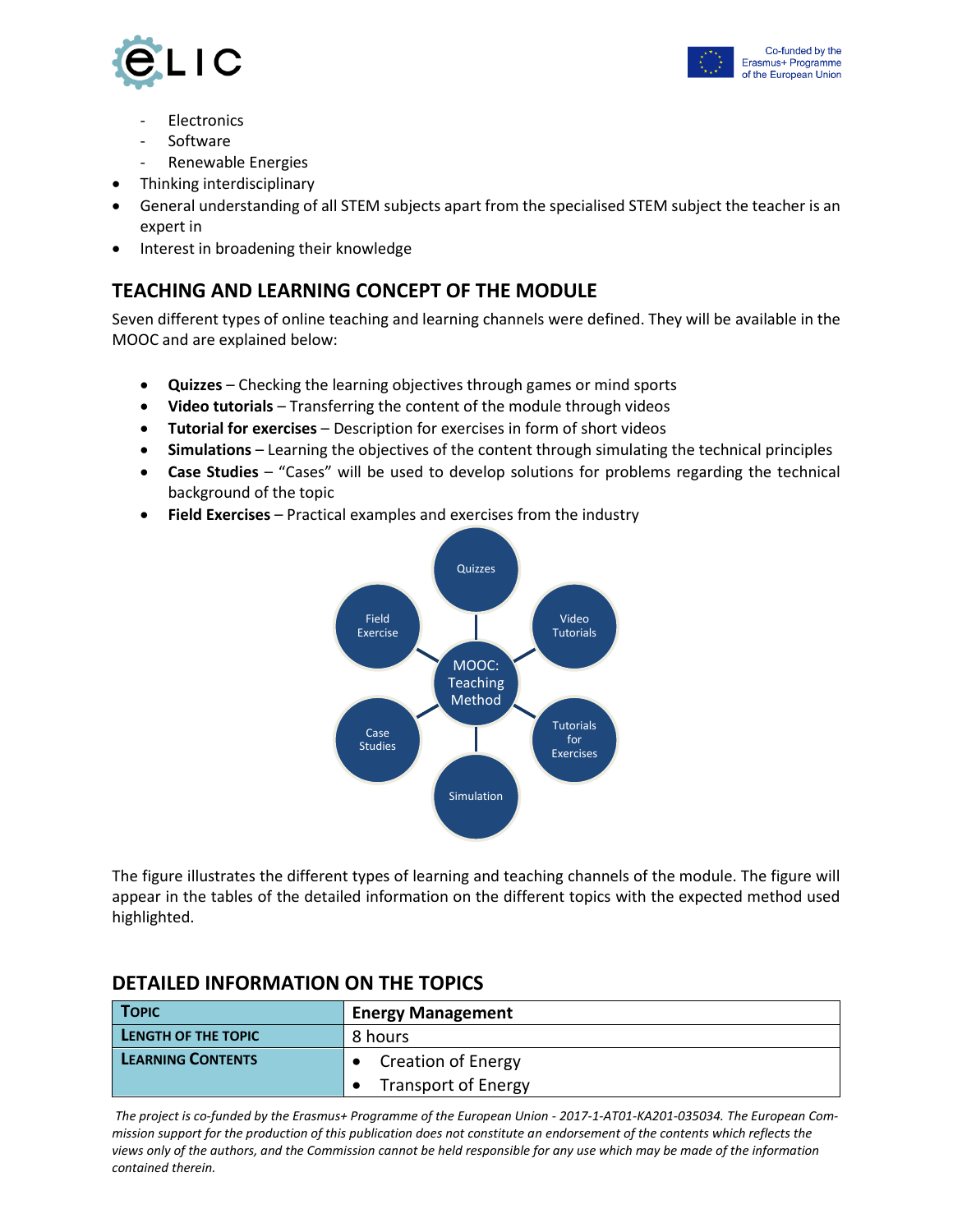



|                         | <b>Storage of Energy</b><br>$\bullet$                                                                                                                                                                                                                                                                                                                                                                                                                                                                                                                                                                                                                                             |
|-------------------------|-----------------------------------------------------------------------------------------------------------------------------------------------------------------------------------------------------------------------------------------------------------------------------------------------------------------------------------------------------------------------------------------------------------------------------------------------------------------------------------------------------------------------------------------------------------------------------------------------------------------------------------------------------------------------------------|
|                         | <b>Energy Management and Cars</b><br>$\bullet$                                                                                                                                                                                                                                                                                                                                                                                                                                                                                                                                                                                                                                    |
|                         |                                                                                                                                                                                                                                                                                                                                                                                                                                                                                                                                                                                                                                                                                   |
|                         | Transferring that new knowledge to the different STEM<br>➤                                                                                                                                                                                                                                                                                                                                                                                                                                                                                                                                                                                                                        |
|                         | courses thought in school.                                                                                                                                                                                                                                                                                                                                                                                                                                                                                                                                                                                                                                                        |
| <b>TEACHING METHODS</b> | Quizzes<br>Field<br>Video<br><b>Exercise</b><br><b>Tutorials</b><br>MOOC:<br><b>Teaching</b><br>Method<br><b>Tutorials</b><br>Case<br>for<br><b>Studys</b><br><b>Exercises</b><br>Simulation                                                                                                                                                                                                                                                                                                                                                                                                                                                                                      |
| <b>OUTCOME</b>          | After working on this topic, the teacher should be able:<br>$\bullet$<br>Explain how to create Energy<br>Explain how to transport Energy<br>Explain how to store Energy<br>Explain how the Energy Managements in cars works<br>Understanding the system engineering concept of energy<br>management connected with car industry.<br>Knowing how:<br>$\bullet$<br>Chemistry experiments and knowledge taught in schools<br>can be mapped onto energy management.<br>Mathematics taught in schools can be mapped onto en-<br>ergy management.<br>Informatics taught in schools can be mapped onto en-<br>ergy management.<br>Biology and environmental issues taught in schools can |
|                         | be mapped onto energy management.<br>Ethics taught in schools can be mapped onto energy<br>management.                                                                                                                                                                                                                                                                                                                                                                                                                                                                                                                                                                            |

| <b>TOPIC</b>             | <b>Autonomous Driving</b>                    |
|--------------------------|----------------------------------------------|
| LENGTH OF THE TOPIC      | 8 hours                                      |
| <b>LEARNING CONTENTS</b> | What is a self-driving car?                  |
|                          | Different types of driver assistance systems |
|                          | <b>Physical Principles:</b>                  |
|                          | Lidar                                        |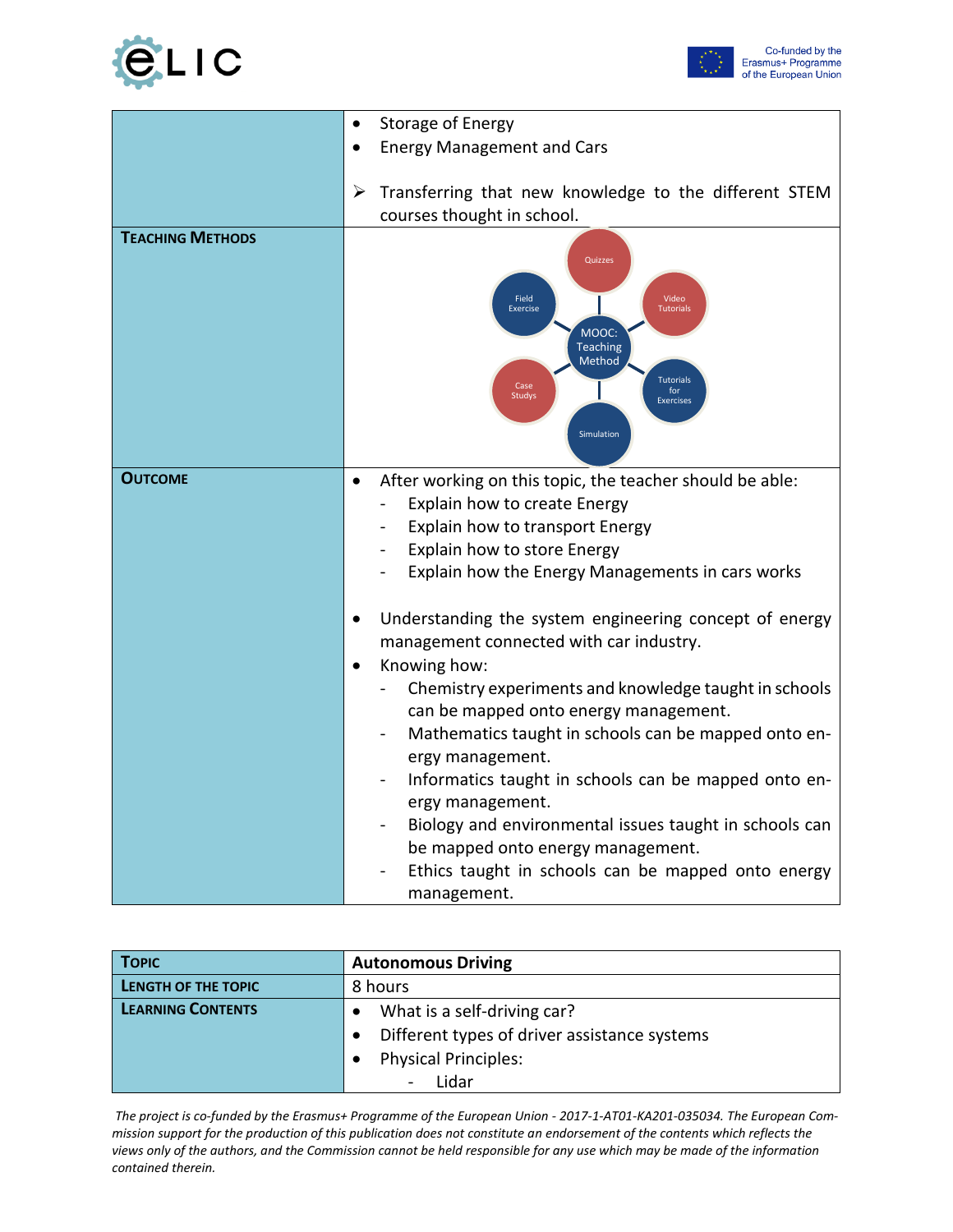



|                         | Radar<br><b>GPS</b>                                                                                                                                                                                                                                                                                                                                                                                                                                                |
|-------------------------|--------------------------------------------------------------------------------------------------------------------------------------------------------------------------------------------------------------------------------------------------------------------------------------------------------------------------------------------------------------------------------------------------------------------------------------------------------------------|
|                         | Transferring that new knowledge to the different STEM<br>➤<br>courses thought in school.                                                                                                                                                                                                                                                                                                                                                                           |
| <b>TEACHING METHODS</b> | Quizzes<br>Field<br>Video<br>Exercise<br><b>Tutorials</b><br>MOOC:<br><b>Teaching</b><br>Method<br><b>Tutorials</b><br>Case<br>for<br>Studys<br><b>Exercises</b><br>Simulation                                                                                                                                                                                                                                                                                     |
| <b>OUTCOME</b>          | After working on this topic, the teacher should be able:<br>٠<br>Explain what a self-driving car is<br>Name different types of Driver Assistance Systems<br>Know the Physical Principles<br>Understanding the system engineering concept of autono-<br>mous driving cars.<br>Knowing how:<br>Informatics taught in schools can be mapped onto au-<br>tonomous driving cars.<br>Knowing how ethics taught in schools can be mapped<br>onto autonomous driving cars. |

| <b>TOPIC</b>               | <b>Cyber Security</b>                                                                    |
|----------------------------|------------------------------------------------------------------------------------------|
| <b>LENGTH OF THE TOPIC</b> | 5 hours                                                                                  |
| <b>LEARNING CONTENTS</b>   | Cyber Security in Times of Digitization and Industry 4.0                                 |
|                            | <b>Cyber Security and Standardization</b>                                                |
|                            | Cyber Security in the Environment of Internet and Smart                                  |
|                            | Home                                                                                     |
|                            | What is Information Security?<br>٠                                                       |
|                            | What is the Difference between Cyber- and IT-Security?                                   |
|                            | Transferring that new knowledge to the different STEM<br>➤<br>courses thought in school. |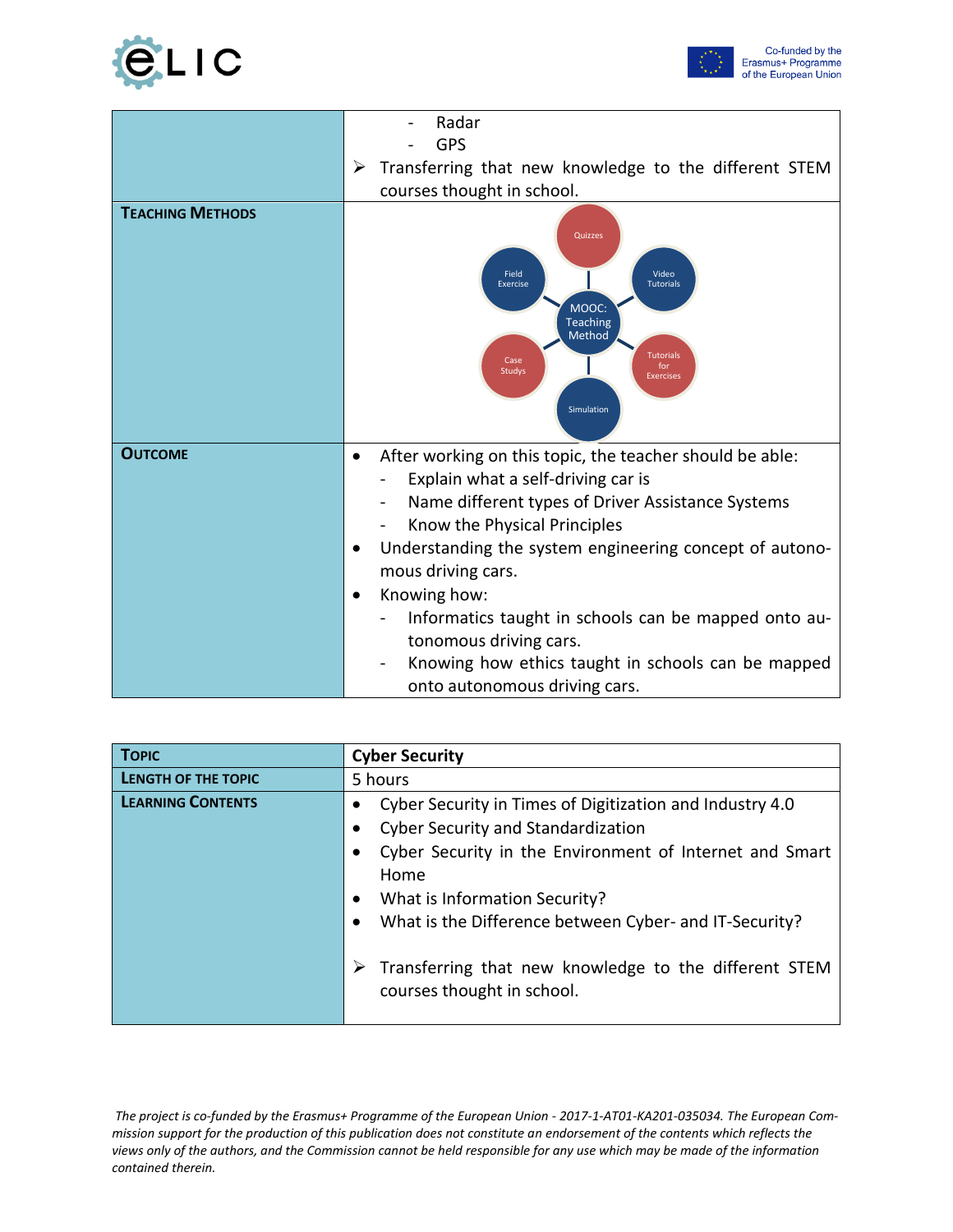



| <b>TEACHING METHODS</b> | Quizzes<br>Field<br>Video<br><b>Tutorials</b><br><b>Exercise</b><br>MOOC:<br><b>Teaching</b><br>Method<br><b>Tutorials</b><br>Case<br>for<br>Studys<br><b>Exercises</b><br>Simulation                                                                                                                                                                                                                                                                                                                                 |
|-------------------------|-----------------------------------------------------------------------------------------------------------------------------------------------------------------------------------------------------------------------------------------------------------------------------------------------------------------------------------------------------------------------------------------------------------------------------------------------------------------------------------------------------------------------|
| <b>OUTCOME</b>          | After working on this topic, the teacher should be able:<br>Explain why Cyber Security is important<br>Explain what Cyber Security has to do with Standardiza-<br>tion<br>Name the Differences of Cyber- and Information Secu-<br>rity<br>Understanding the system engineering concept of cyberse-<br>curity in cars.<br>Knowing how:<br>$\bullet$<br>Informatics taught in schools can be mapped onto cy-<br>bersecurity design.<br>Knowing how ethics taught in schools can be mapped<br>onto cybersecurity design. |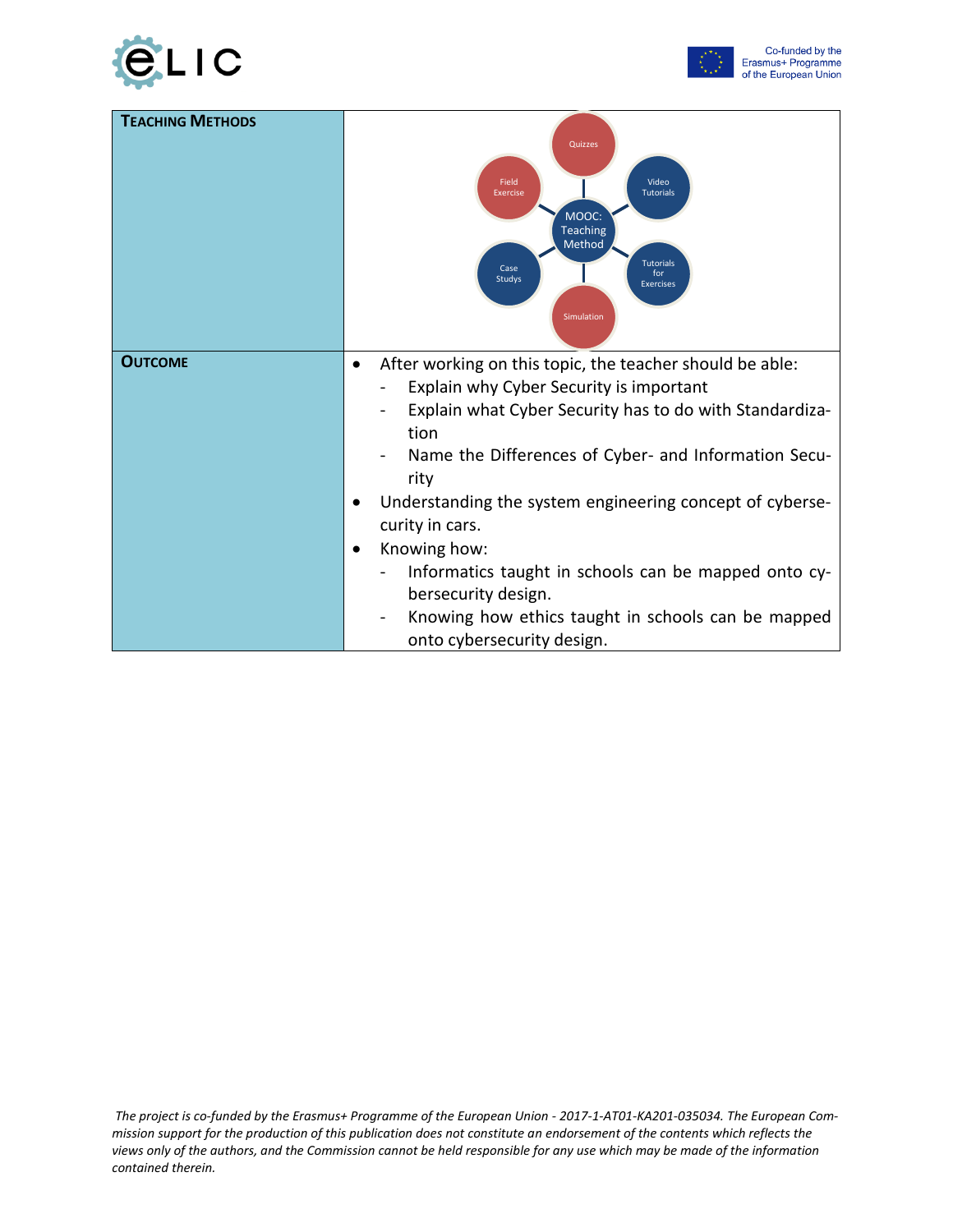



## **MODULE 6: CONCLUSION**

(1) Recap of the ELIC MOOC

(watch a short video, recap the hot topics of the MOOC, Test acquired skills)

- (2) Feedback
- (3) Final Quiz

#### **GENERAL DESCRIPTION OF THE MODULE**

The aim of this module is to highlight once again the topics that have been discussed in the ELIC MOOC. This will be done in order to summarize and assess the main skills that have been achieved on formats and methodologies that are useful to empower "Engineering Literacy". Feedback on the modules will also be collected in order to stimulate reflections and discussions within the group about the most suitable formats for each participant's teaching context.

#### **LEARNING OBJECTIVES AND DESIRED COMPETENCES OF THE MODULE**

- To summarize and memorize the main contents of all modules that have been discussed the modules
- To retrieve personal highlights and lessons learned by recapping contents
- To see the big picture and understand how to increase engineering literacy in secondary schools
- To know how to individualize the provided knowledge and contents in order to use it in class
- To be able to combine given examples with existing teaching plans
- To be ready and well prepared for increasing engineering literacy in secondary schools
- To have numerous ideas and input on how to get more technical contents in to STEM subjects

#### **Reference to ELIC Skill Card: Performance Criteria (What a learner is able to perform)**

U1 Development of Innovation

- Identification of Opportunities and Problems STEM Education Sectors
- Production and Evaluation of Ideas for innovative STEM Courses
- Research and Development Work, Prototyping and Presentation

U2 innovative teaching

- Innovative Teaching Methods
- Innovative Use of ICT in Learning
- Practice Oriented Teaching
- Multidisciplinary and Interdisciplinary Approach relevant for Engineering literacy

#### **LENGTH OF THE MODULE**

1 module is equal to 1 MOOC week – the lenth of this module will be **approximately 5 to 6 hours.** It will start on **10th of march and ends on the 16th of march 2019**.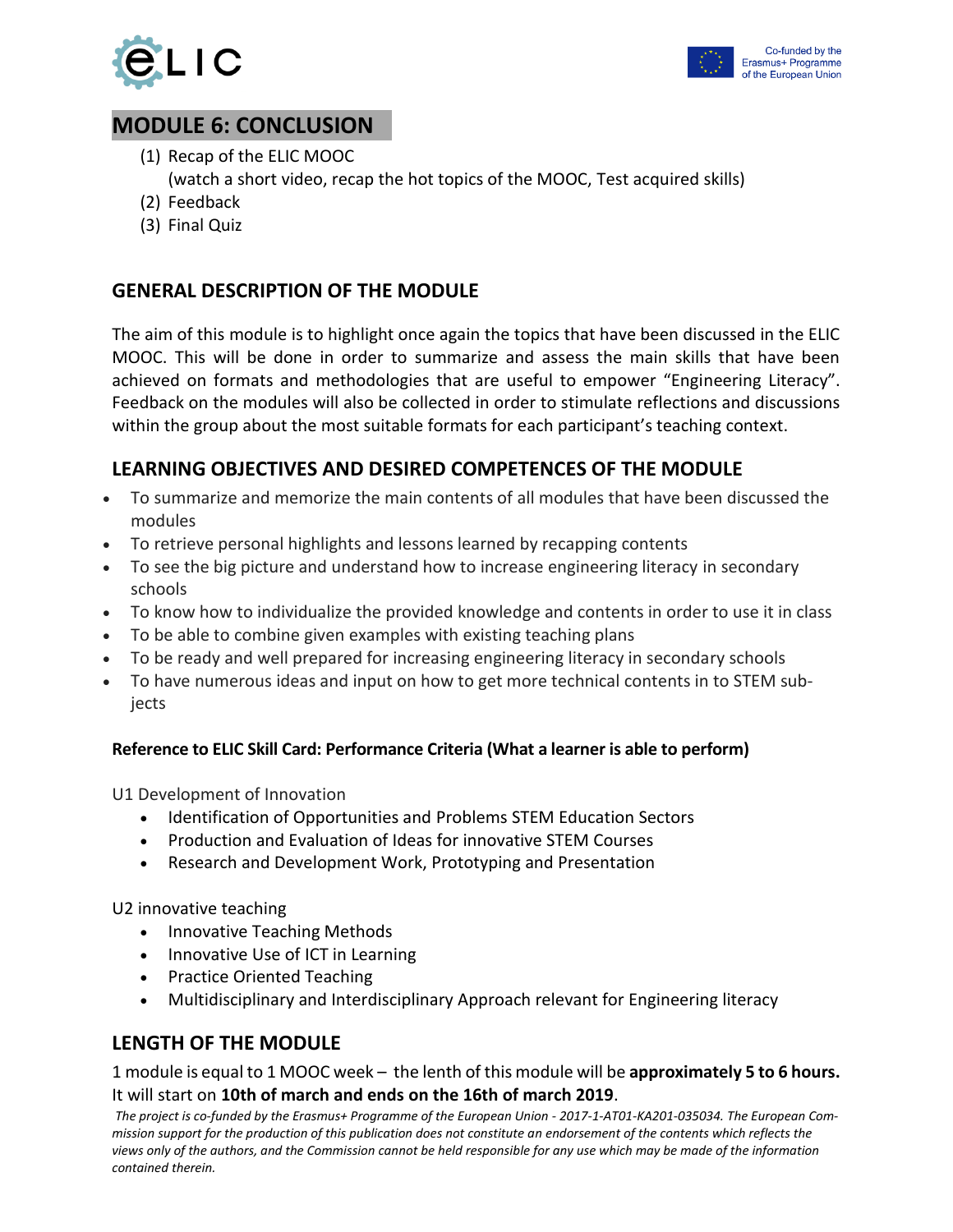

#### **TARGET GROUPS OF THE MODULE**

Two main target groups have been identified for this module, so for the entire MOOC:

A: Teacher of STEM-subjects for secondary school pupils (General Secondary School)

B: Teacher of STEM-subjects for secondary school pupils (Natural Science Specialisation of Secondary School)

With the selected target groups and the didactical approach applied, the ELIC project makes sure that secondary school teacher will be equipped with the adequate tools to present engineering topics in classes in an appealing way to students while acting as multipliers and increasing the interest of engineering topics among the secondary target group of pupils.

#### **PRE-REQUISITES FOR THE MODULE**

The pre-requisite for this module is having attended at least 3 modules including the introduction week of the ELIC MOOC. Further the pre-requisites from the first module (Introduction) are as well necessary to be fulfilled to complete this module.

#### **TEACHING AND LEARNING CONCEPT OF THE MODULE**

This module applies numerous teaching methods. The conclusion will be mainly assisted by questionnaires and quizzes. However, it will also ask for feedback in free-writing style in order to not restrict the freedom of expressing any opinion on the MOOC. Further a video that recaps all main contents and important topics will be produced – still it will not be possible to complete the final quiz only by watching this video. Otherwise the learning effect would be destroyed.

| <b>TOPIC</b>             | <b>RECAP of the ELIC MOOC</b>                                                                                                                                                                             |
|--------------------------|-----------------------------------------------------------------------------------------------------------------------------------------------------------------------------------------------------------|
| LENGTH OF THE TOPIC      | 2 hours                                                                                                                                                                                                   |
| <b>LEARNING CONTENTS</b> | highlights within the ELIC MOOC (most intensively dis-<br>cussed topics, best-practice examples)<br>short video with summarizing up<br>$\blacksquare$<br>be aware of acquired skills during the ELIC MOOC |
| <b>TEACHING METHODS</b>  |                                                                                                                                                                                                           |

#### **DETAILED INFORMATION ON THE TOPICS**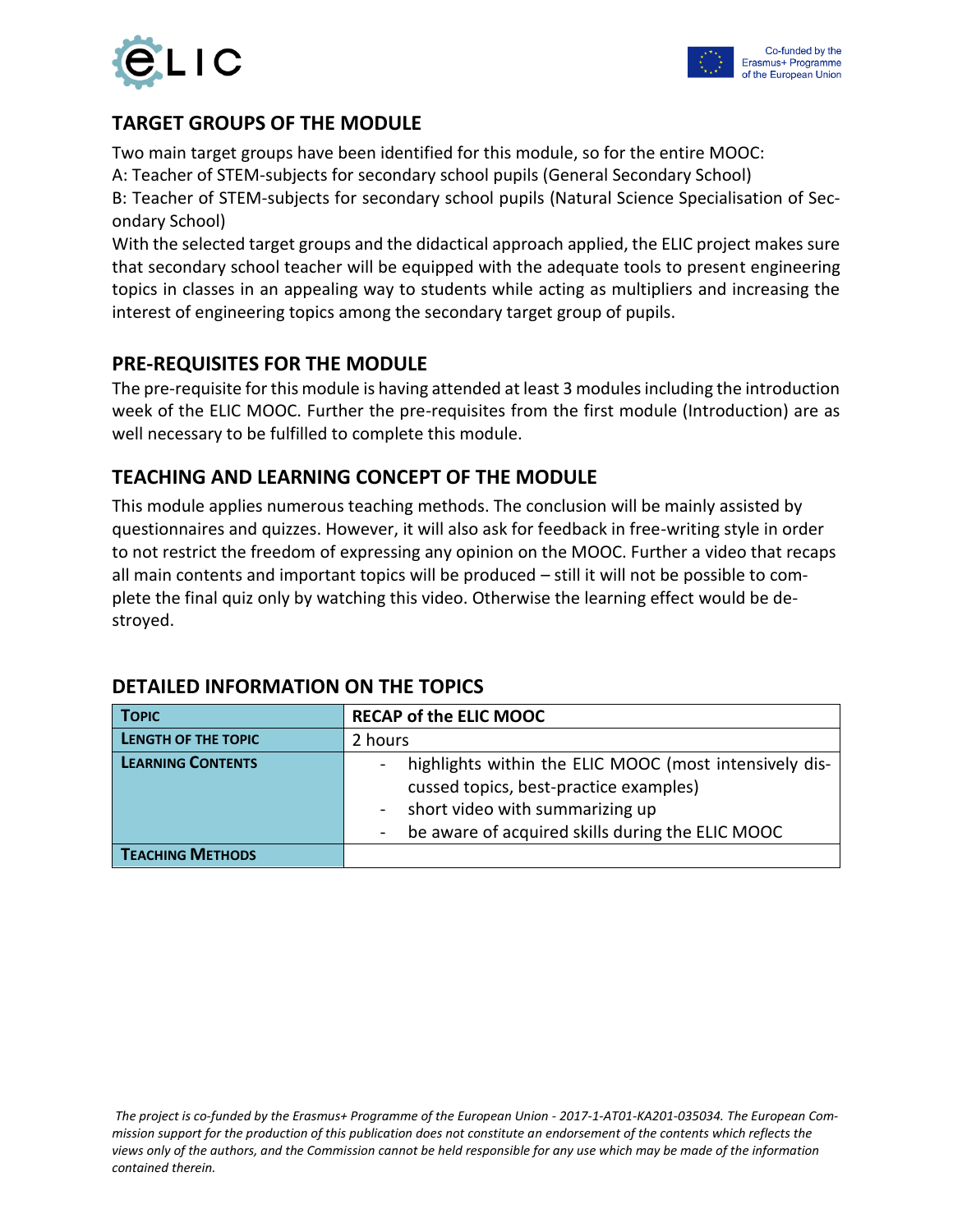



|                | test acquired<br>skills<br>(questionnaire)<br>Recap of<br>the ELIC<br><b>MOOC</b><br>summarizing<br>Video (recap<br>hot topics<br>(medium to be<br>MOOC)<br>defined)                                                                                                                                                                                                                                                                                                                                                                                                                                                                                                                                                                                            |
|----------------|-----------------------------------------------------------------------------------------------------------------------------------------------------------------------------------------------------------------------------------------------------------------------------------------------------------------------------------------------------------------------------------------------------------------------------------------------------------------------------------------------------------------------------------------------------------------------------------------------------------------------------------------------------------------------------------------------------------------------------------------------------------------|
| <b>OUTCOME</b> | After working on this topic, teachers should be able:<br>to know how STEM experiments and knowledge taught<br>in school can be mapped onto each of the discussed<br>modules<br>f.e. maths teachers know now, which examples he can<br>integrate in order to increase engineering literacy in his<br>lessons. (f.e. referring to battery systems, energy man-<br>agement, e-motors)<br>the participants have made a positive experience with<br>the MOOC (innovative teaching platform) and might<br>start using it more often<br>the participants know how to apply the ELIC toolbox<br>when teaching<br>the participants have recognized that it can be simple to<br>make STEM subjects more interesting through realistic<br>examples, relevant in the future |

| <b>TOPIC</b>               | <b>Feedback Circle</b>                                                                                                                                                                                                                                     |
|----------------------------|------------------------------------------------------------------------------------------------------------------------------------------------------------------------------------------------------------------------------------------------------------|
| <b>LENGTH OF THE TOPIC</b> | 2 hours                                                                                                                                                                                                                                                    |
| <b>LEARNING CONTENTS</b>   | through providing feedback the participants will recap<br>$\bullet$<br>automatically all learned contents, difficulties and suc-<br>cess stories automatically<br>participants will evaluate their experience of participat-<br>$\bullet$<br>ing in a MOOC |